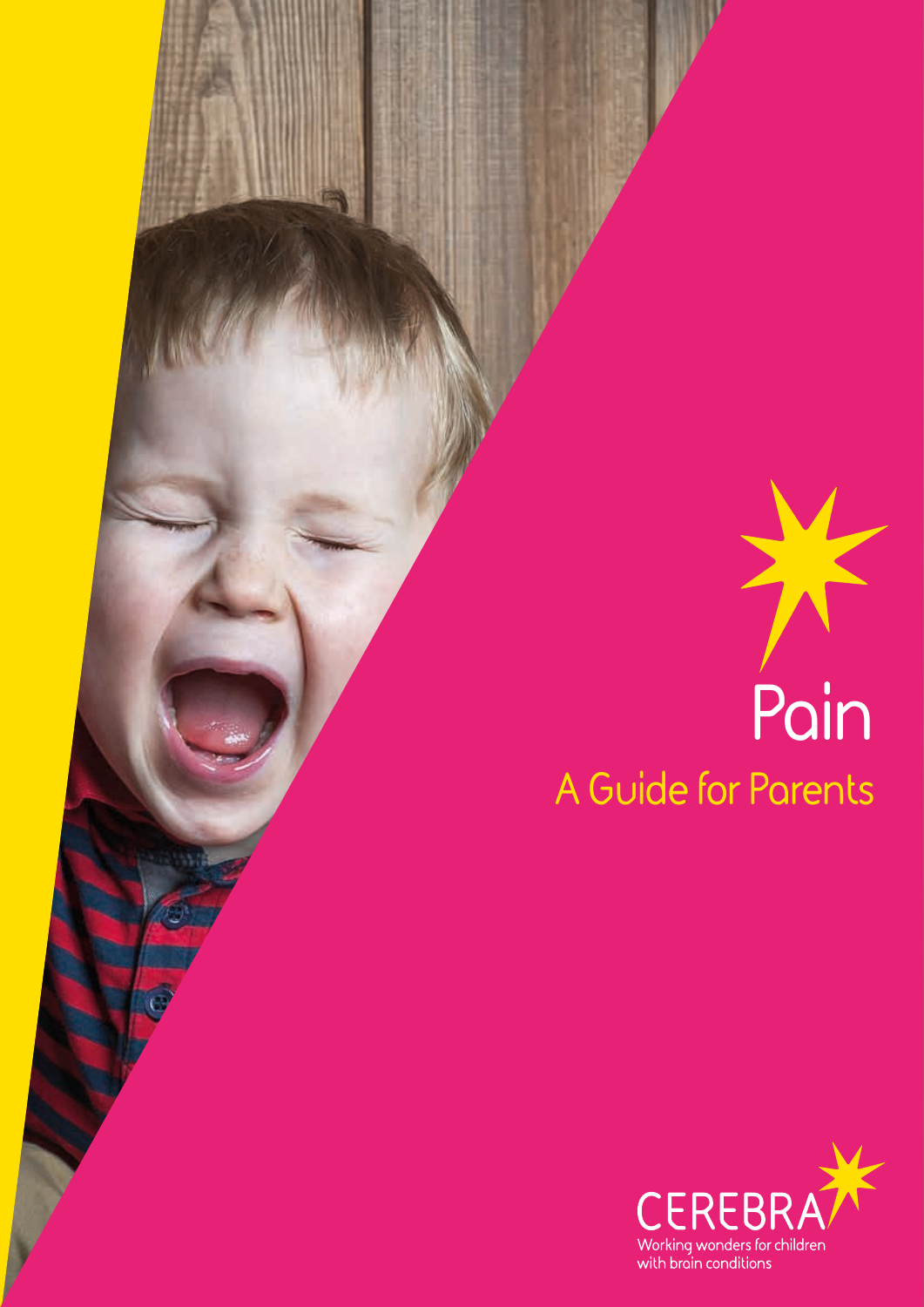## **Working wonders for children with brain conditions**

Families where a child has a brain condition face challenges every day. Just to learn, play, make friends and experience the world can feel difficult, even impossible. But we don't believe there's any challenge that can't be overcome.

So we listen to families, we learn from them. We carry out research, we design and innovate, we make and share. From new equipment to new learning resources, to new ways to play and support each other, everything we find out together makes life better, It opens doors to discovering the world.

It's an incredibly rewarding journey for everyone involved. Why not be a part of it? You never know what we'll discover together.

#### **<www.cerebra.org.uk>**

Our guides for parents help you find the answers you need. You can view and download the full series of our guides and factsheets completely free from our website **<www.cerebra.org.uk>**.

If you would like to make a donation to help cover the cost of producing our guides please just text **CERE12** and the amount you want to give to **70070** or give us a call on **01267 244216**. You can also donate online.

Thank you.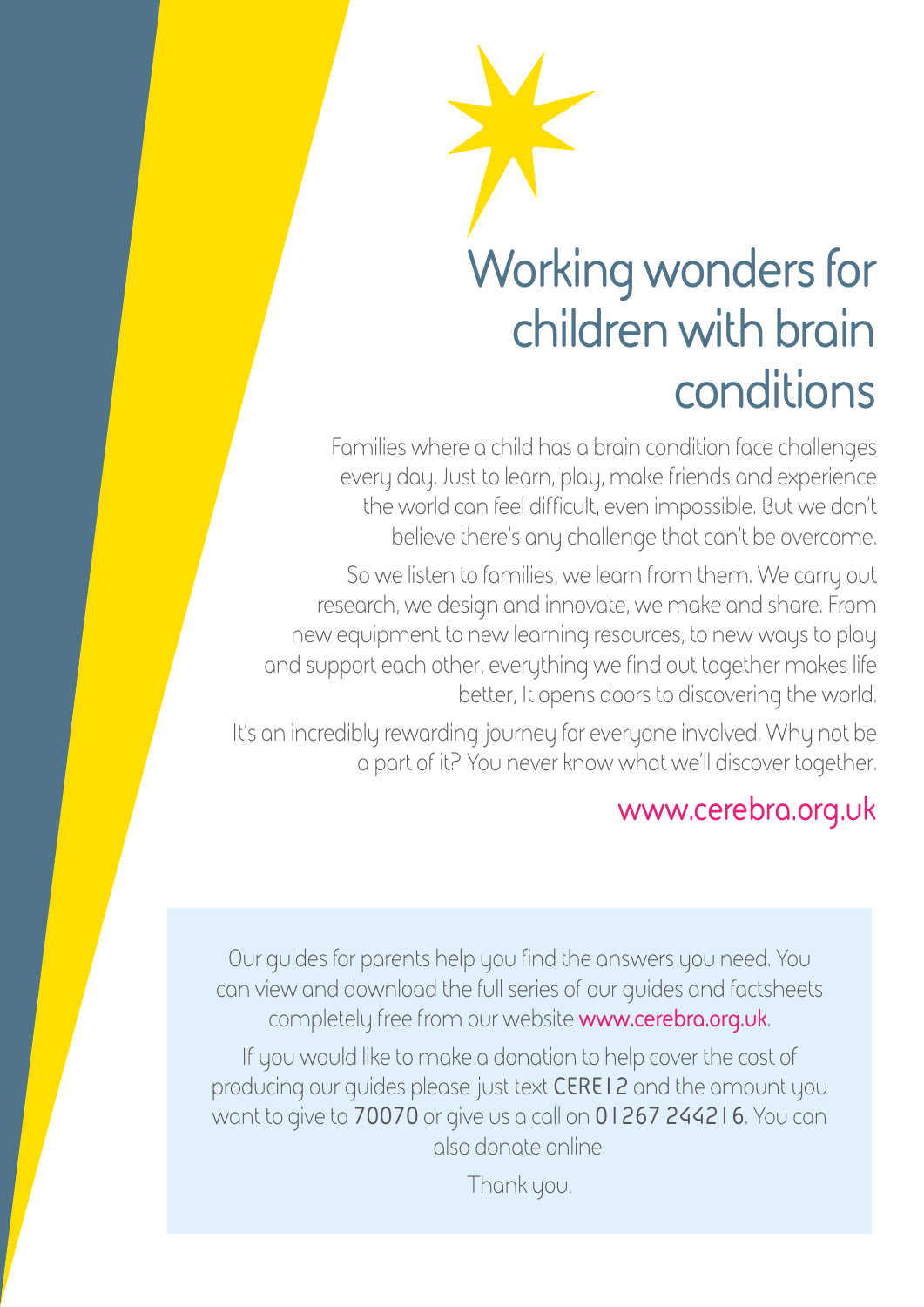## **Contents**

| Introduction                                                                                                      | $\overline{\mathcal{L}}$ |
|-------------------------------------------------------------------------------------------------------------------|--------------------------|
| The importance of identifying and treating pain                                                                   | 4                        |
| What might be the causes of pain in children with intellectual disability?                                        | 5                        |
| Focus on: Gastro-oesophageal reflux (reflux)                                                                      | 6                        |
| Focus on: Health conditions in specific syndromes and disorders                                                   | 8                        |
| What child behaviours are associated with pain?                                                                   | $\overline{\phantom{0}}$ |
| How can we try to assess whether a child is in pain?                                                              |                          |
| How could I use these measures?                                                                                   | 13                       |
| What evidence is there that pain might cause self-injury?                                                         | $\vert$ 4                |
| How might pain be linked to self-injury?                                                                          | $\vert$ 4                |
| How might pain be related to other challenging behaviours?                                                        | 15                       |
| How can I tell what is causing my child's pain?                                                                   | 16                       |
| Focus on: Pain and self-injury                                                                                    | 16                       |
| Is the importance of identifying and treating pain in children with intellectual<br>disability widely recognised? | 18                       |
| Glossary                                                                                                          | 9                        |
| Resources                                                                                                         | 20                       |
| References                                                                                                        | 21                       |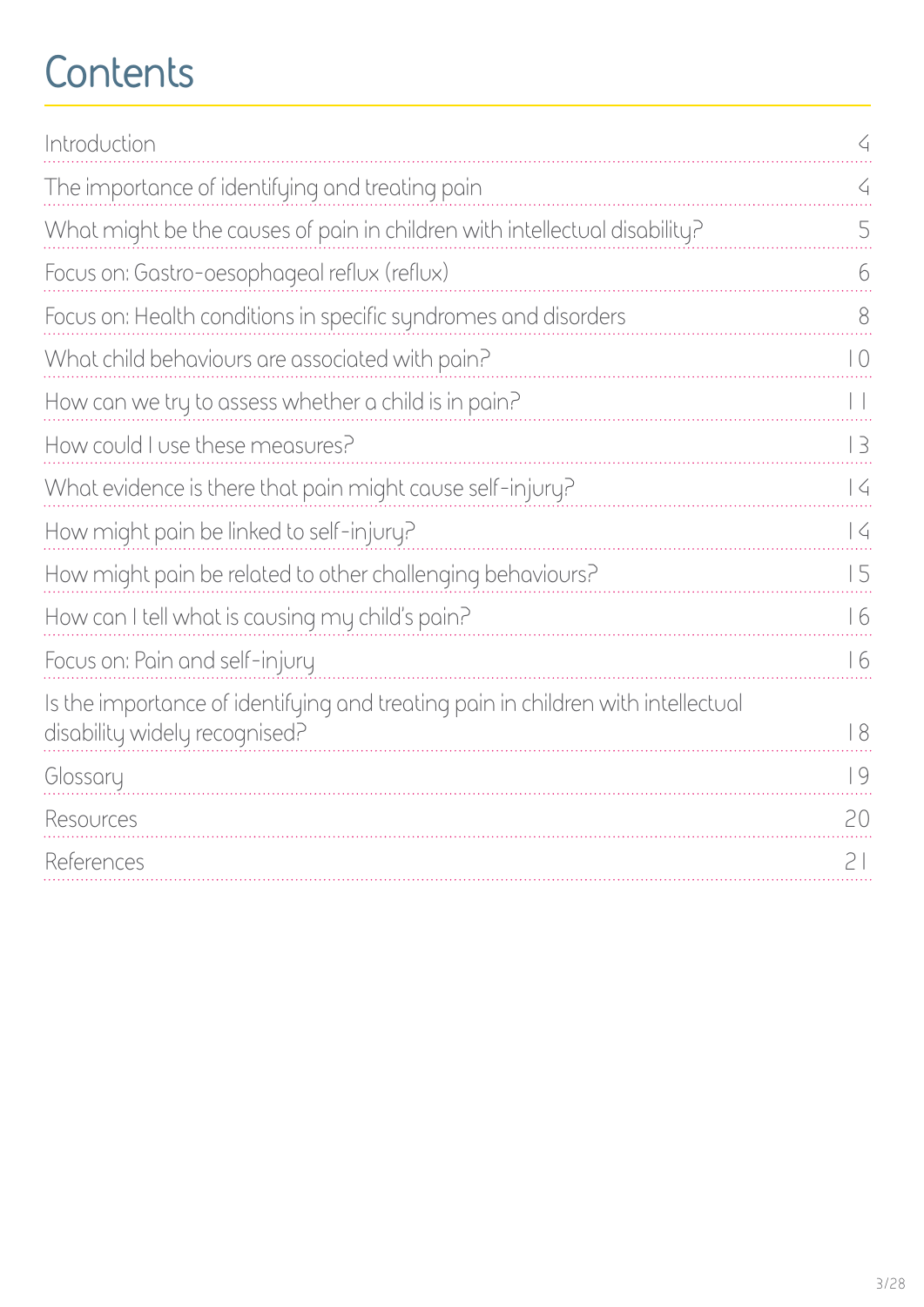## <span id="page-3-0"></span>**Introduction**

This guide will help the parents of children with severe intellectual disability and/or communication difficulties understand how pain may affect their child.

It does so by explaining possible causes of pain in children with intellectual disability, presenting information about how pain might be shown by children who cannot tell us they are in pain and discussing the effects of untreated pain.

- $\bullet$  A question and answer format is used to present this information
- $\bullet$  Detailed illustrations of key points are provided in the 'Focus on…' sections
- $\bullet$  The Resources section includes links to other briefings and tools that you can access
- The References section at the end of this guide provides the details of the research which informs this guide
- **•** The Glossary provides explanations of commonly used terms which are highlighted in **pink** in the text

## **The importance of identifying and treating pain**

### **Difficulties identifying pain**

Pain is difficult to identify in children with intellectual disability and/or communication difficulties. It is a subjective, personal experience and the gold standard for describing and assessing pain is self-report.<sup>1</sup> Often, this is not possible in children who have severe or profound intellectual disability or communication difficulties. Identifying pain is made more difficult by the fact that differentiating between internal states can be difficult for less able children, even those with mild to moderate intellectual disability. A common example of this is where children describe having stomach or back pains but are actually experiencing anxiety.

### **Increased risk of pain**

Problems with pain identification are particularly concerning because children with intellectual disability have higher rates of health problems associated with pain and discomfort.<sup>2,3</sup> Examples of such illnesses include respiratory disease,<sup>4</sup> dental problems,5,6 and epilepsy.7 This increased risk of potential health problems demonstrates how important it is that everyone can identify pain and discomfort in children with intellectual disability.

### **Accessing appropriate treatment**

Difficulty identifying and assessing pain and poor health is likely to contribute to underdiagnosis of medical conditions, leading to continued pain and discomfort.<sup>8,9</sup> Ultimately, improving understanding of pain may lead to better healthcare and help to address the health inequalities faced by children with intellectual disability.<sup>10</sup>

#### **Reducing associated behaviour problems**

Untreated pain may also be associated with increased risk of developing behaviours such as **self-injury** and aggression.11 You can find further detailed information about self-injury in our briefing 'Self-injurious Behaviour in Children with an Intellectual Disability', (see Resources on page 20).

Identifying and treating pain relieves discomfort, addresses underlying health problems and reduces specific risk factors for problematic behaviours – all outcomes likely to enhance quality of life.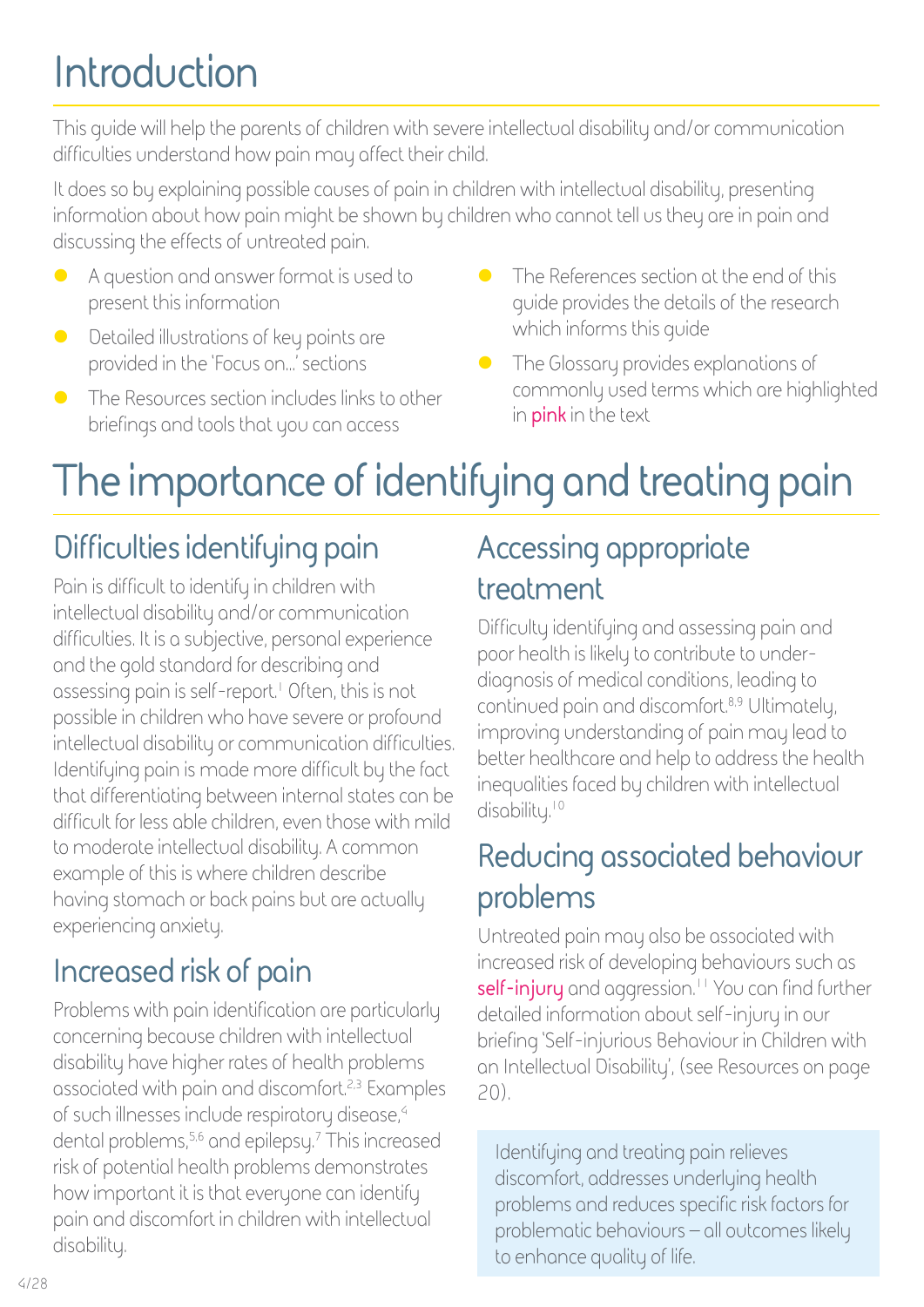## <span id="page-4-0"></span>**What might be the causes of pain in children with intellectual disability?**

There a number of possible causes of pain in children with intellectual disability. These include increased risk of health problems, **self-injurious behaviour** and discomfort where the cause of the intellectual disability is also related to a physical disability limiting mobility.

### **Health problems**

Some health problems are more common in children with intellectual disability and suggest an increased likelihood of pain.<sup>12,13,14</sup>

These include:

- $\bullet$  Tooth decay
- **Gastro-oesophageal reflux disorder** (reflux or heartburn)15, 16
- **•** Middle ear infections (also known as otitis media)
- **Constipation.**

In addition to specific health problems that are more likely in children with intellectual disability, some conditions which cause intellectual disability are associated with a wide range of specific health problems which indicate a very strong need to monitor for possible signs of pain.

Reflux is more common in certain genetic syndromes and disorders, including Cri du Chat Syndrome, Angelman Syndrome and Cornelia de Lange Syndrome<sup>17, 18, 19, 20</sup> and in Autism Spectrum Disorders.21 We also know that the risk of developing diabetes mellitus is increased in Prader-Willi Syndrome<sup>22</sup> and seizures are common in children with cerebral palsy.

If your child has a syndrome or disorder that is associated with increased risk for particular health problems it is important that health professionals and support staff involved with your child's care are vigilant to the development of these difficulties.

#### **Discomfort**

Some causes of intellectual disability are also related to physical disability. Where a disability affects mobility, children may be unable to make adjustments to their surroundings to address things which are causing them discomfort. Where communication is limited this may also mean that children are unable to request adjustments needed to reduce discomfort. If the causes of discomfort are left unaddressed they may lead to pain.

Things which may lead to discomfort include:

- $\bullet$  Poor posture when sitting
- **Pressure caused by sitting or lying in one** position for too long
- Rubbing clothing

(See Resources section on page 20 for more information about postural care from Mencap and guidelines for the prevention and management of pressure sores).

It is important to ensure that your child is comfortable in their environment and that causes of discomfort from this source have been ruled out if a child is showing signs of pain.

### **Self-injury**

Children with intellectual disability are at increased risk of developing self-injurious behaviours (such as head banging or self-biting), with rates of 4-10% reported.<sup>24,25</sup> There are certain child characteristics that are specifically associated with increased risk of self-injury. 26

These include:

- $\bullet$  A greater degree of intellectual disability<sup>26,27</sup>
- $\bullet$  High levels of activity & impulsivity<sup>28,29,30</sup>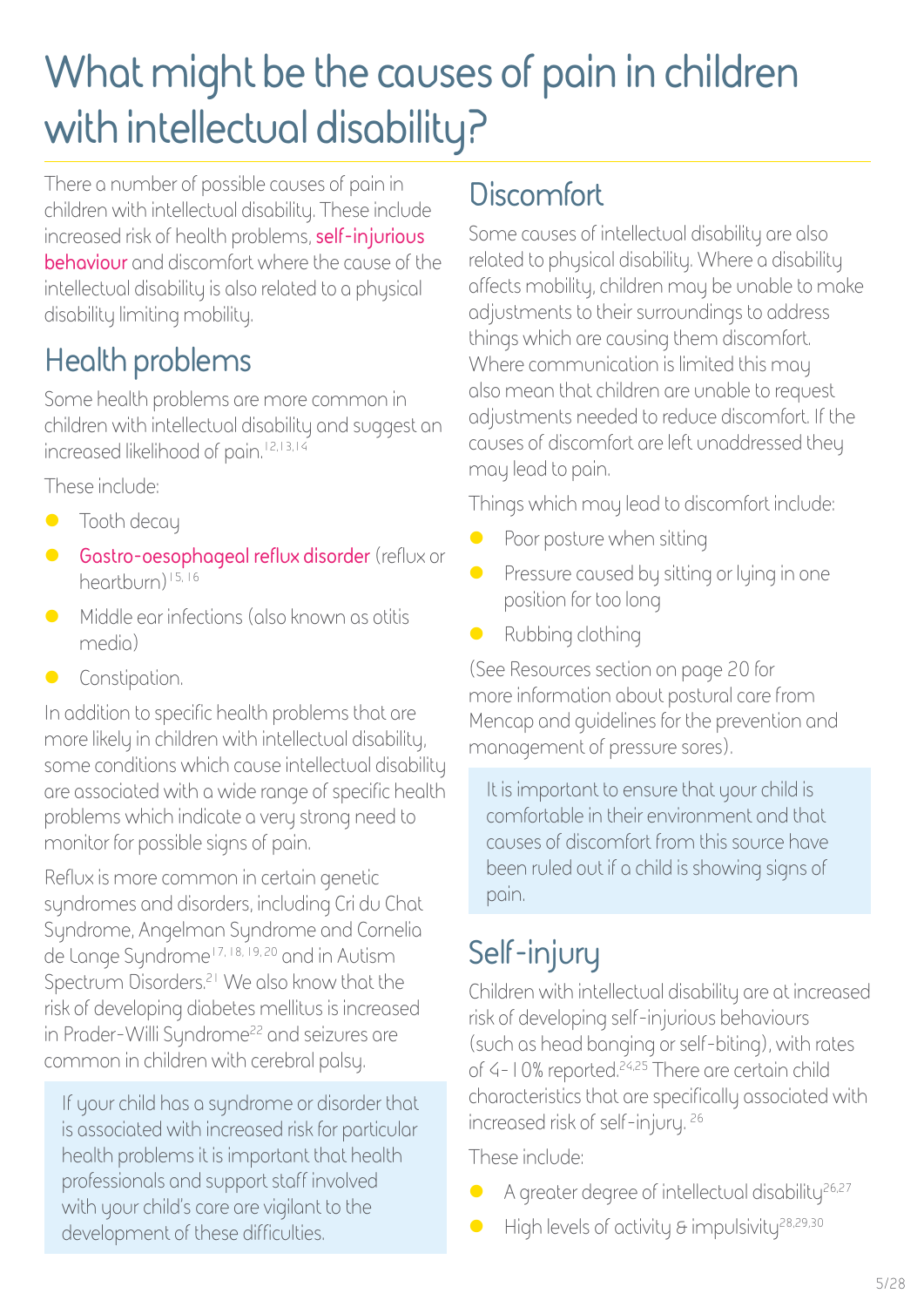- <span id="page-5-0"></span>**Autism Spectrum Disorder**31,26,32
- **•** High levels of repetitive & stereotyped **behaviour**28,33
- $\bullet$  Poor communication skills $34,26$
- $Low mood<sup>35,36</sup>$

A number of genetic syndromes are also associated with increased risk of self-injury,<sup>28</sup> for example in Smith-Magenis syndrome, self-injury can be particularly likely (shown by up to 90% of people with the syndrome).37,38,39

An obvious consequence of self-injury can be damage to the skin, such as bruising or cuts and abrasions which may result in pain. Severe selfinjury can result in bone trauma and fractures. A range of self-injurious behaviours may result in such damage, including skin picking, skin pinching, self-hitting, self-biting and head banging. Behaviours such as head banging or eye poking can also result in discomfort without a visible indication of damage, such as headaches.

However, there is quite a complicated relationship between pain and self-injury–while it seems clear that self-injury would result in pain there is also convincing evidence that experiencing pain increases the risk of a child showing self-injury. This will be discussed in more detail subsequently, for now it is important to emphasise the following:

If a child is both showing self-injury and appearing to be in pain it is not necessarily the case that the pain is being caused by the self-injury, there may be another underlying cause of the self-injury such as an untreated health problem.

More information about self-injury can be found in the Cerebra briefing 'Self-injurious Behaviour in Children with an Intellectual Disability', and on the Further Inform Neurogenetic Disorders (FIND) website (under 'key topics'), see Resources section on page 20.

## **Focus on: Gastro-oesophageal reflux (reflux)**

As noted previously, gastro-oesophageal reflux is a common cause of pain in children with intellectual disability. This section will give more information about this condition and how it might affect children with intellectual disability.

#### **What is it?**

**Gastro-oesophageal reflux**, sometimes called gastro-oesophageal reflux disease (GORD) or just reflux is where stomach acid leaks out up into the oesophagus (the tube from the mouth to the stomach). It can cause a range of symptoms including heartburn (burning pain in the chest or discomfort after eating), acid reflux (causing an unpleasant taste in the mouth), pain and difficulty with swallowing.

### **Who is at risk of developing it?**

Around 50% of people with **profound intellectual disability** will develop reflux, compared to 10% to

20% in the general population.<sup>15</sup> In people with an Autism Spectrum Disorder it is reported to be even more common (occurring in up to 70% of people).21 High rates have also been described in genetic syndromes associated with intellectual disability. For example over 90% of individuals with Cornelia de Lange Syndrome have reflux.<sup>18,19</sup> Other characteristics such as being overweight can also increase the likelihood of developing reflux.40

#### **What causes it?**

The most common cause is problems with the muscle at the bottom of the oesophagus (the lower oesophageal sphincter). This ring of muscle is like a valve, which opens to allow food to fall into the stomach, then closes stopping the stomach acid from leaking out. If this valve does not close properly acid can leak out of the stomach causing the symptoms described above.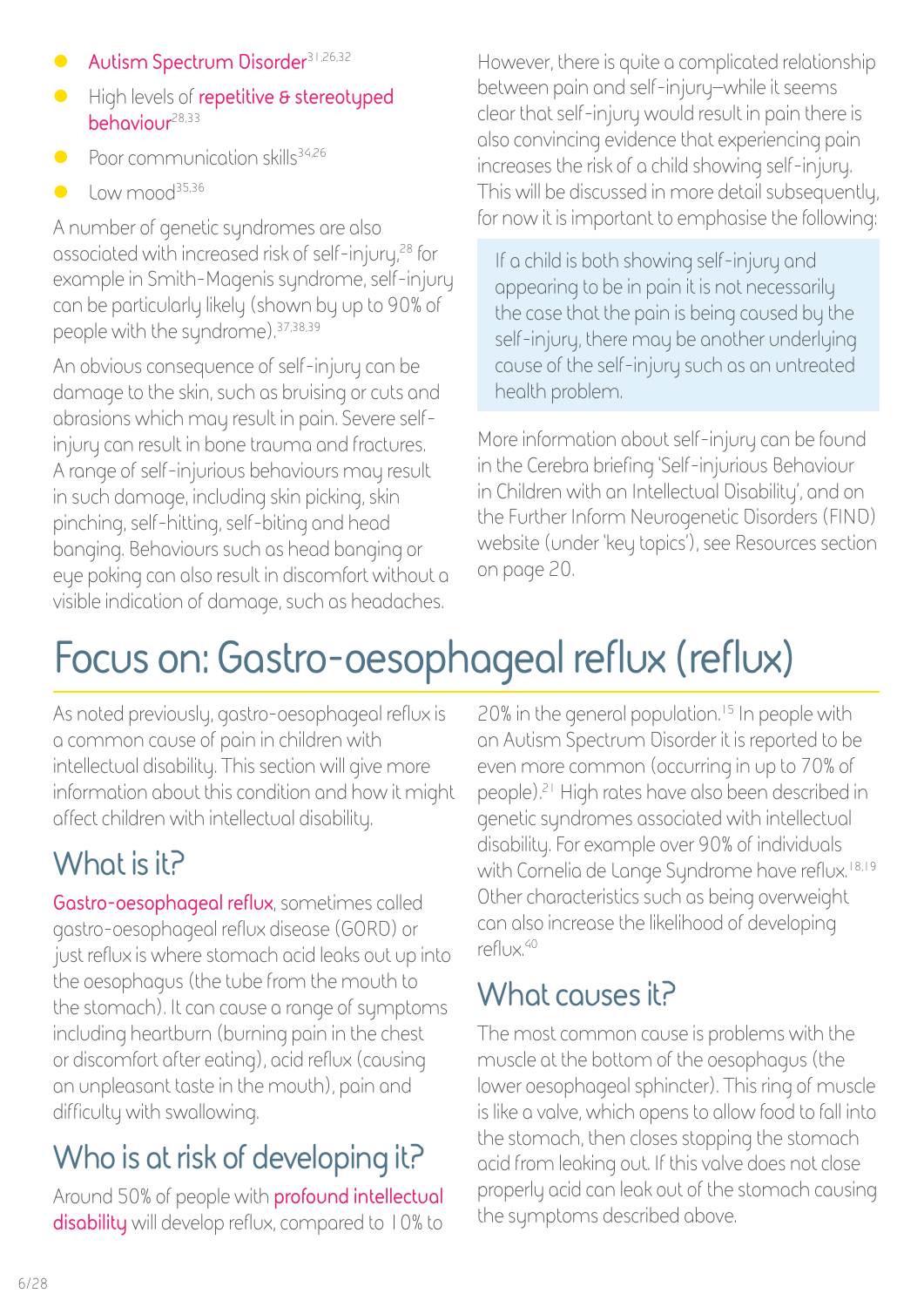### **How is it diagnosed?**

In people who can verbally communicate, doctors diagnose reflux from their account of their symptoms. Where people cannot report this, there are other signs that may indicate reflux in addition to more general signs of discomfort. Possible signs include:<sup>41,42</sup>

- $\bullet$  Arching his/her back
- **Bad breath**
- $\bullet$  Scratching/rubbing chest
- **•** Grinding teeth
- $\bullet$  Coughing (particularly at night)
- **•** Refusing food
- **•** Excess salivation
- **•** Gagging/regurgitating/vomiting
- Night waking
- $\bullet$  Tooth decay
- $Hoarse voice$
- **•** Frequent **respiratory tract infections**

(For more information about signs of reflux and NHS patient information, see Resources section on page 20).

These signs do not definitely indicate that a child has reflux; many of these signs may be shown in the absence of reflux.

One way that doctors can check to see whether reflux is occurring is through a procedure called an endoscopy, where a camera on a thin, flexible tube is swallowed to let doctors look at the oesophagus to check for damage from acid.

### **How is it treated?**

There are a range of possible treatments that doctors might explore. Antacid medications work to neutralise the effects of the stomach acid (e.g. Gaviscon liquid). A different type of medication that can be used is one which reduces stomach acid production (e.g. Omeprazole). Other possible treatments include an operation called a fundoplication which tightens the muscle to

stop the stomach acid escaping. If caregivers are concerned that their child has reflux they should discuss this with their GP.

#### **Key points**

- $\bullet$  Risk of this painful condition is increased in children with intellectual disability.
- $\bullet$  Not being able to communicate means that the usual ways that a doctor would identify reflux are not always available.
- $\bullet$  There are specific behaviours and signs, in addition to general indicators of pain (see 'What child behaviours are associated with pain?' on page 19), that might indicate a child has this health problem.
- $\bullet$  Once identified and treated using the options described, this pain and discomfort should reduce. This may lead to a reduction in other pain related behaviours, including self-injury if this is pain related (see Alice's story on page 16).

(More information about gastro-oesophageal reflux from the NHS can be found in the Resources section on page 20).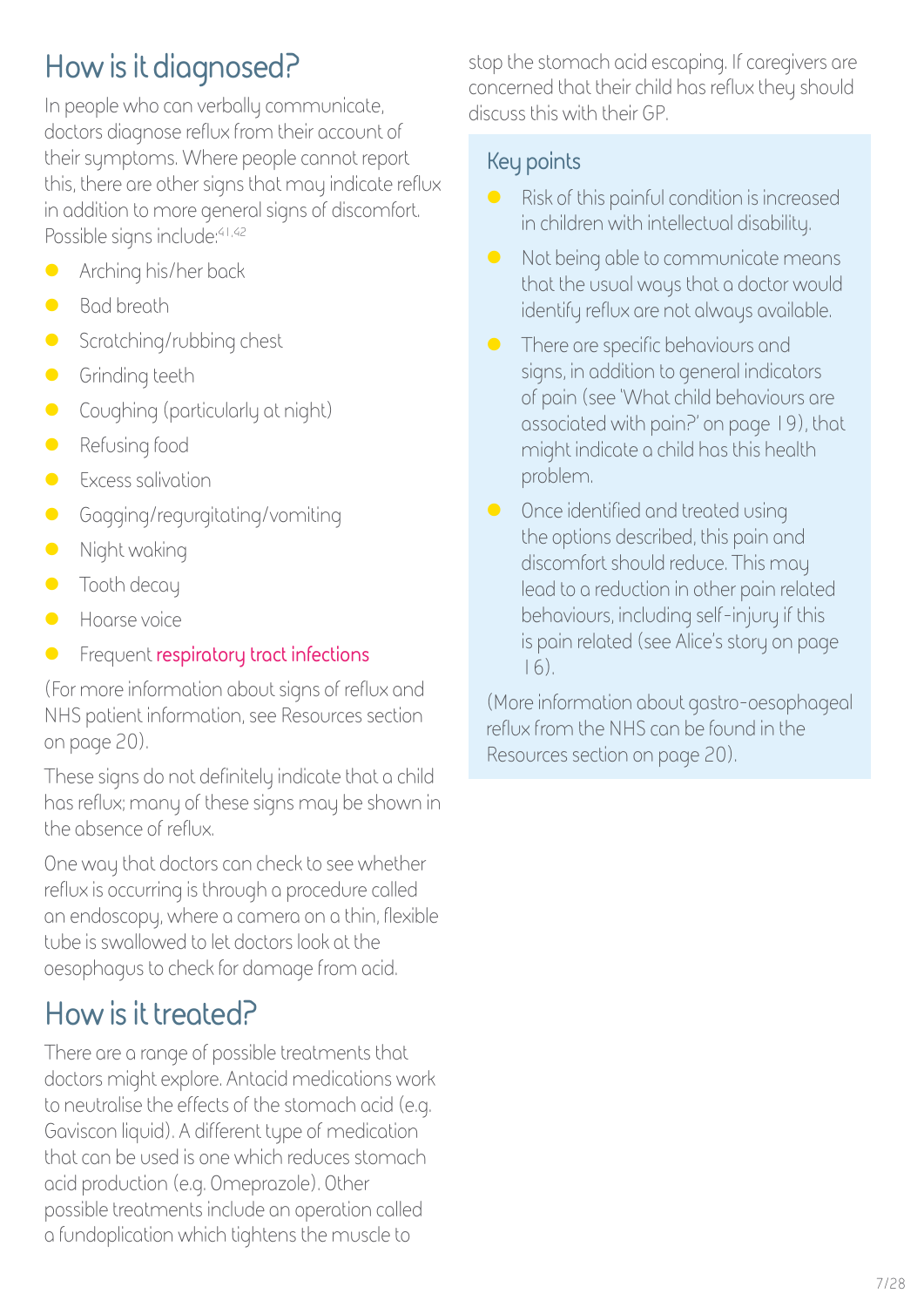## <span id="page-7-0"></span>**Focus on: Health conditions in specific syndromes and disorders**

There are some syndromes and disorders which are associated with particular health issues. This section will focus on how knowing that a child has a specific syndrome or disorder might inform how we think about their experiences of pain. The Further Inform Neurogenetic Disorders (FIND) website (See Resources section on page 20) has detailed information about a number of different genetic syndromes including Cri du Chat syndrome, Cornelia de Lange syndrome and Angelman syndrome.

### **Causes of intellectual disability**

Some intellectual disabilities are caused by specific syndromes or disorders. Syndromes can include genetic syndromes caused by changes in genetic information. These include well known syndromes such as Down syndrome and fragile X syndrome and also rarer syndromes including Cornelia de Lange syndrome, Cri du Chat syndrome and Smith-Magenis syndrome. See the Cerebra briefing 'Is the diagnosis of a genetic disorder important for children with intellectual disability?' (See Resources section on page 20) for more information about how understanding specific features of a genetic syndrome may be helpful for caregivers and professionals.

Other syndromes and disorders can be caused by environmental influences as the child is developing in the womb, such as foetal alcohol spectrum disorder or problems during birth, e.g. cerebral palsy. Knowing your child has a specific syndrome or disorder can provide valuable information about possible health problems.

We will consider the example of tuberous sclerosis Complex to demonstrate how increased understanding of the syndrome as a whole can improve identification, treatment and prevention of pain.

#### **Health problems and pain**

Tuberous sclerosis complex is a disorder associated with dysregulated cell growth, and can cause tumours to grow in lots of different parts of the body.43 This includes the brain (causing raised pressure in the brain leading to headaches), kidneys (causing pain, bleeding and renal failure) and heart (causing chest discomfort).<sup>44,45,46</sup> Epilepsy is also common and may lead to discomfort when experiencing seizures.47 Given the complexity of health problems associated with this disorder it is very likely that children and adults with this syndrome may experience pain and discomfort at some point.

A significant proportion of people with tuberous sclerosis complex (30%) have profound intellectual disability<sup>48</sup> and are likely to have communication impairments. Because of this, they are unlikely to be able to report pain caused by their health problems. They may therefore be in significant discomfort if painful health problems are not detected by routine monitoring, reducing their well-being. Health problems going unnoticed may also lead to a lack of treatment for potentially life-threatening illnesses, such as brain tumours, which can block the drainage of fluid from the brain.

### **Monitoring for pain**

Published clinical guidelines<sup>49</sup> recommend that people with tuberous sclerosis complex are closely monitored, with regular tests for the development of tumours and other health problems.

Caregivers also need to be particularly vigilant for signs of pain and ill-health in their child. This involves working with health professionals to pursue monitoring and treatment for conditions that are likely to develop in their child.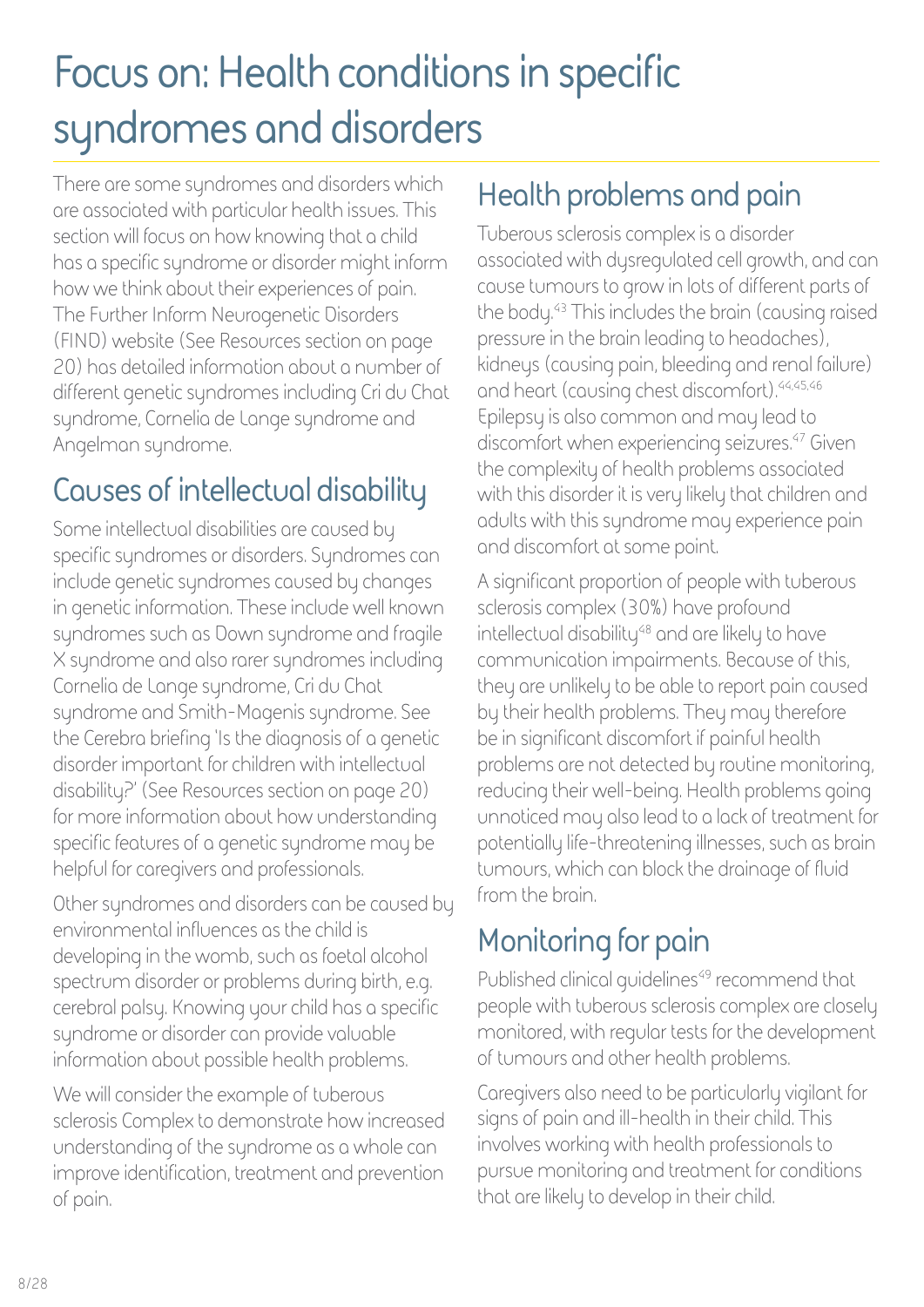In addition to this, of course, any changes in behaviour suggesting pain/discomfort (see 'What child behaviours are associated with pain?' on page 10) should be investigated, as common conditions that are not specifically related to the syndrome (ear infections, reflux, constipation) may be involved.

### **Claire's\* story**

Below is a quote from a parent of a child with tuberous sclerosis complex who took part in a research study where observations of behaviours identified high levels of pain related behaviours. Claire's caregivers were told about these results in a feedback report from the researchers.

*"Claire's individual results came back to us having been analysed and several times in this report it recommended that we check Claire out with her GP as she was showing behavioural signs of being in pain. We thought these behaviours were part of her TS and challenging behaviour in general. In fact during discussions, her renal consultant decided to push for an MRI scan*  as Claire's paediatrician locally had not felt it *necessary to arrange one before this. Claire was then found to have a SEGA [type of brain tumour] which was removed by emergency surgery 2 weeks after getting the MRI results. So indeed her behaviours were an expression of pain that no one knew about because of her communication difficulties."*

#### \*Name changed

Here Claire was showing signs of pain related behaviour which could easily be seen as just part of the syndrome. Her mother worked with Claire's medical team to pursue monitoring for a known likely health problem associated with her daughter's condition, with a positive outcome for Claire.

#### **Key points:**

- $\bullet$  For children whose intellectual disability is caused by (or associated with) a particular syndrome or disorder, those involved in their care should be aware of the range of known health problems associated with the disorder that might cause pain and where the cause of this pain may be.
- $\bullet$  There may be clinical quidelines for the care of children with certain conditions which outline the monitoring and tests that your child should be receiving.
- $\bullet$  Any changes in behaviour indicating pain should be followed up, even if causes related to health problems directly related to your child's syndrome or disorder have been ruled out.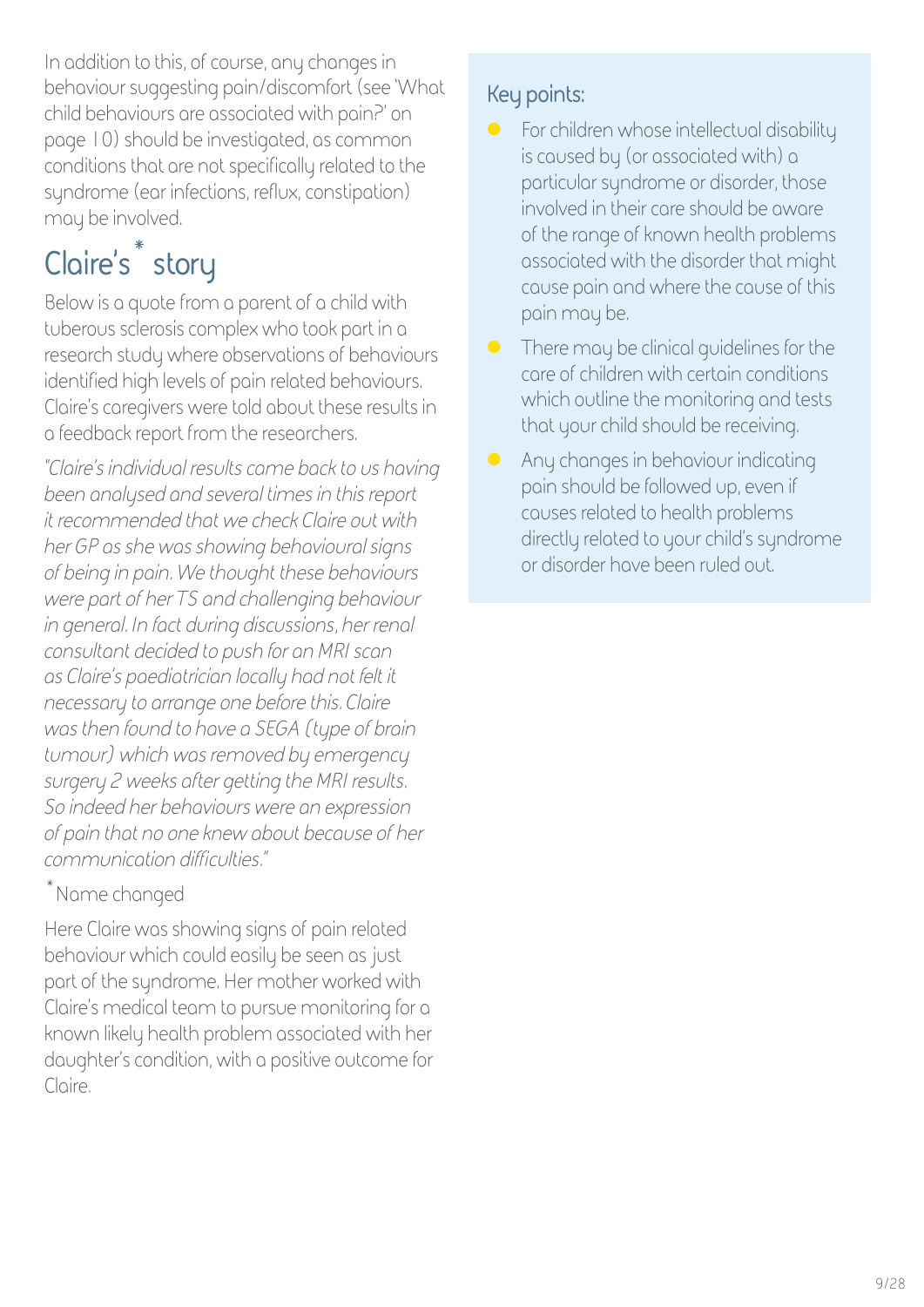## <span id="page-9-0"></span>**What child behaviours are associated with pain?**

Two broad areas of everyday behaviour have been shown to be strongly associated with health and pain; low mood and levels of activity.50,51,52 Two of the most commonly used measures to assess pain in those who cannot communicate, are the Face, Legs, Activity, Cry, Consolability (FLACC) measure53 and the Non-Communicating Children's Pain Checklist-Revised (NCCPC-R) measure.54 Both involve assessing an individual's mood and how active they are. These specific measures are discussed in detail in the next section, 'How can we try to assess whether a child is in pain?' (see page 11).

#### **Mood**

People with intellectual disability who have health problems are described by caregivers as having significantly lower 'mood' compared to individuals without health problems.<sup>50</sup> This low mood may be associated with increased negative affect (more negative facial expression, crying). Crying, screaming and sobbing are included in the FLACC measure as behaviours potentially related to pain, as is the extent to which the person can be consoled, reassured or distracted.53 Similarly the NCCPC-R includes moaning, crying or screaming together with facial expressions, including turned down mouth and pouting, as pain related behaviours.

However, low mood is not just signalled by facial expression and **vocalisations**; it may also be indicated by reduced interest in or engagement with day to day activity and reduced pleasure in activities that were previously enjoyed.

### **Activity**

High activity levels have also been linked to painful health problems. For example 'hyperactivity' has been found to be more characteristic of children who are experiencing a health condition (reflux), than 'typical' symptoms of that condition (vomiting or regurgitation).<sup>19</sup> Squirming, shifting back and forth and jerking are specific types of activity that have been related to pain and are included in the FLACC measure.<sup>53</sup> In the NCCPC-R high levels of activity such as jumping around, being agitated or fidgety is recorded as a possible sign of pain. Importantly however, being less active, not moving or being quiet are also recorded as behavioural indicators of pain in this measure.54 This suggests that attention should be paid to changes in activity levels or to extremes in activity levels being shown (either over activity or under activity).

As well as low mood and high activity, less common and more specific difficult behaviours are also related to poor health. **Self-injury**, **aggression**, **property destruction**, **stereotyped behaviour** and tantrums have all been found to be increased in children with intellectual disability when they were sick (with an observable or measurable sign of illness, such as diarrhoea or a temperature) compared to when the same children were well.55 More information about pain and self-injury, aggression and property destruction is covered in the answers given to the following questions:

- What evidence is there that pain might cause self-injury? (page 14)
- $\bullet$  How might pain be linked to self-injury?  $(page | 4)$
- $\bullet$  How might pain be related to other challenging behaviours? (page 15)

Finally, physiological changes such as changes in appetite (eating less or lack of interest in food) and sleeping (increased or decreased sleeping) have also been associated with pain.<sup>56</sup>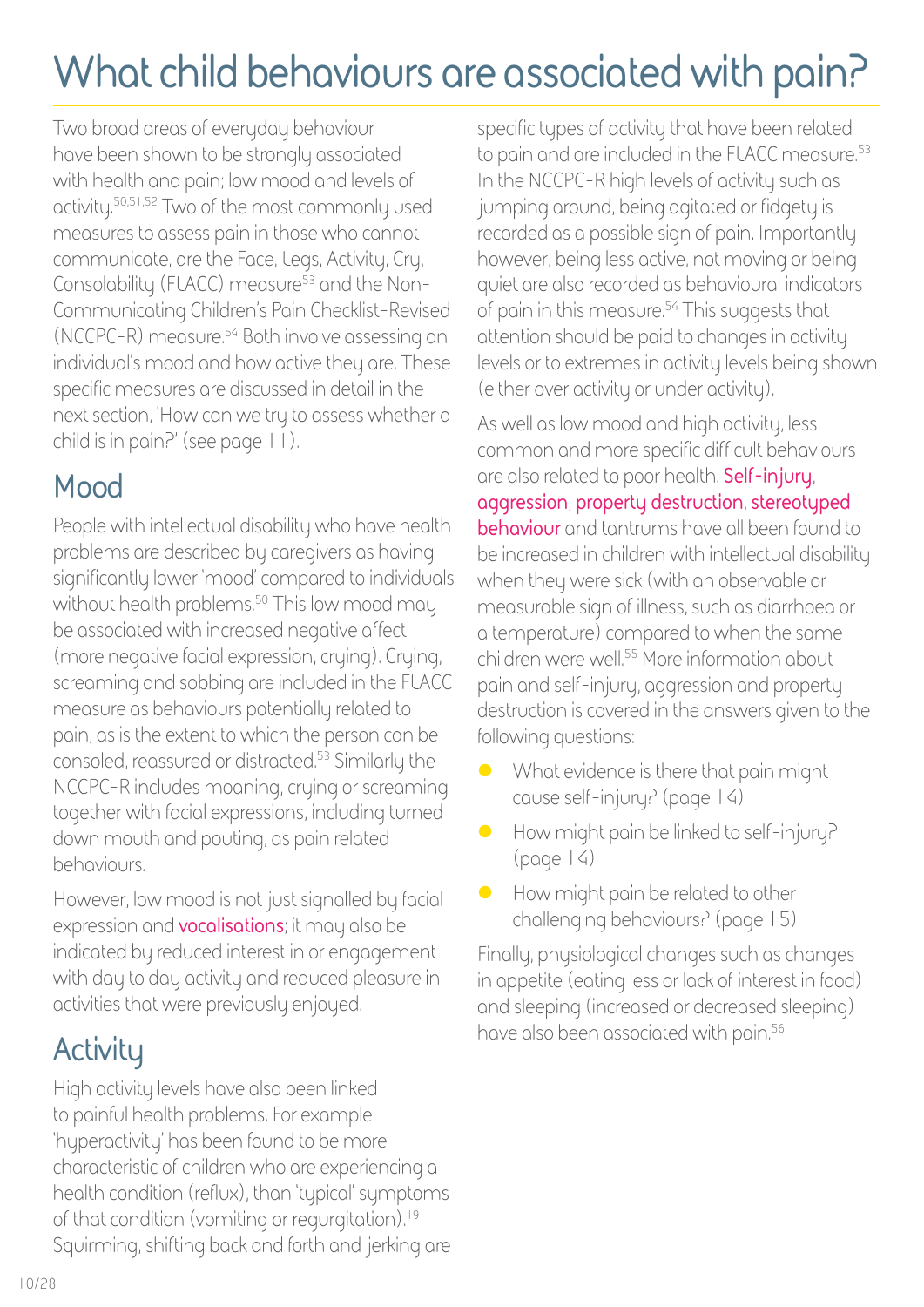## <span id="page-10-0"></span>**How can we try to assess whether a child is in pain?**

Sometimes it seems clear when a child is in pain, for example if they hurt themselves and cry immediately afterwards. Other times, children's responses to pain are not as clear (e.g. a child showing no immediate response to hitting their head but developing a headache later) or the pain may be more chronic (e.g. long term pain from reflux) and so less easy to relate to a particular episode. In these situations having specific ways to assess pain may be useful.

### **Self-report**

Self-report of pain is often assessed in children using visual scales including<sup>57</sup>

- **•** Faces which range from smiling or neutral (no pain) to frowning/grimacing (lots of pain) to which children point.
- **C** Lines representing the extremes from 'no pain' to the 'most pain' along which children indicate where their pain is.
- **O** Objects which increase in size to represent increasing pain, from which children choose.

Children over 3 years old may be able to reliably report pain using such tools<sup>57</sup> and self report of pain has been used successfully with some individuals with intellectual disability.58 For example, it has been demonstrated that a group of children with mild intellectual disability were able to self-report level of pain using simple facial scales and number scales, or with the use of words such as 'a lot'.52 Other researchers however have found that when these types of self-report scales are used with children with intellectual disability ratings seem to be less reliable. Even when scales were modified to make them simpler, about 50% of children with mild to moderate intellectual disability were not able to effectively give a rating of pain using a range of different types of self-report measures, including those described in the list above.59

It has therefore been suggested that selfreport measures that are currently available probably should not be used as the first method employed to assess pain in children who cannot communicate.60

Given the potential limitations of self-report for children with intellectual disability, we can instead try to infer pain from our observation of children's behavioural indicators of pain.

#### **Caregiver/professional observations**

Some observation measures rely on very specific observation of facial expressions (e.g. Facial Action Coding System<sup>61</sup>), whereas others focus on broader behaviour patterns such as body movements, emotional responses and changes to physiological patterns such as eating and sleeping routines. Two of these measures which are widely used to evaluate pain in noncommunicating children in both clinical and research situations are described on the next page.

The FLACC (Face, Legs, Activity, Cry, Consolability)<sup>53</sup> measure has five subscales. Each subscale describes a collection of behaviours which may indicate pain.

A score of zero on each of the subscales refers to no pain-related behaviour (e.g. face subscale includes 'no particular expression or smile') and a score of two on each subscale, the maximum score, includes behaviours which are indicative of high levels of pain (e.g. face subscale includes 'Frequent to constant quivering chin, clenched jaw'). The score on each of the subscales are summed to give a total between zero and ten, zero reflecting no or low level of behavioural indicators of pain and a higher score representing a higher number of behavioural indicators of pain.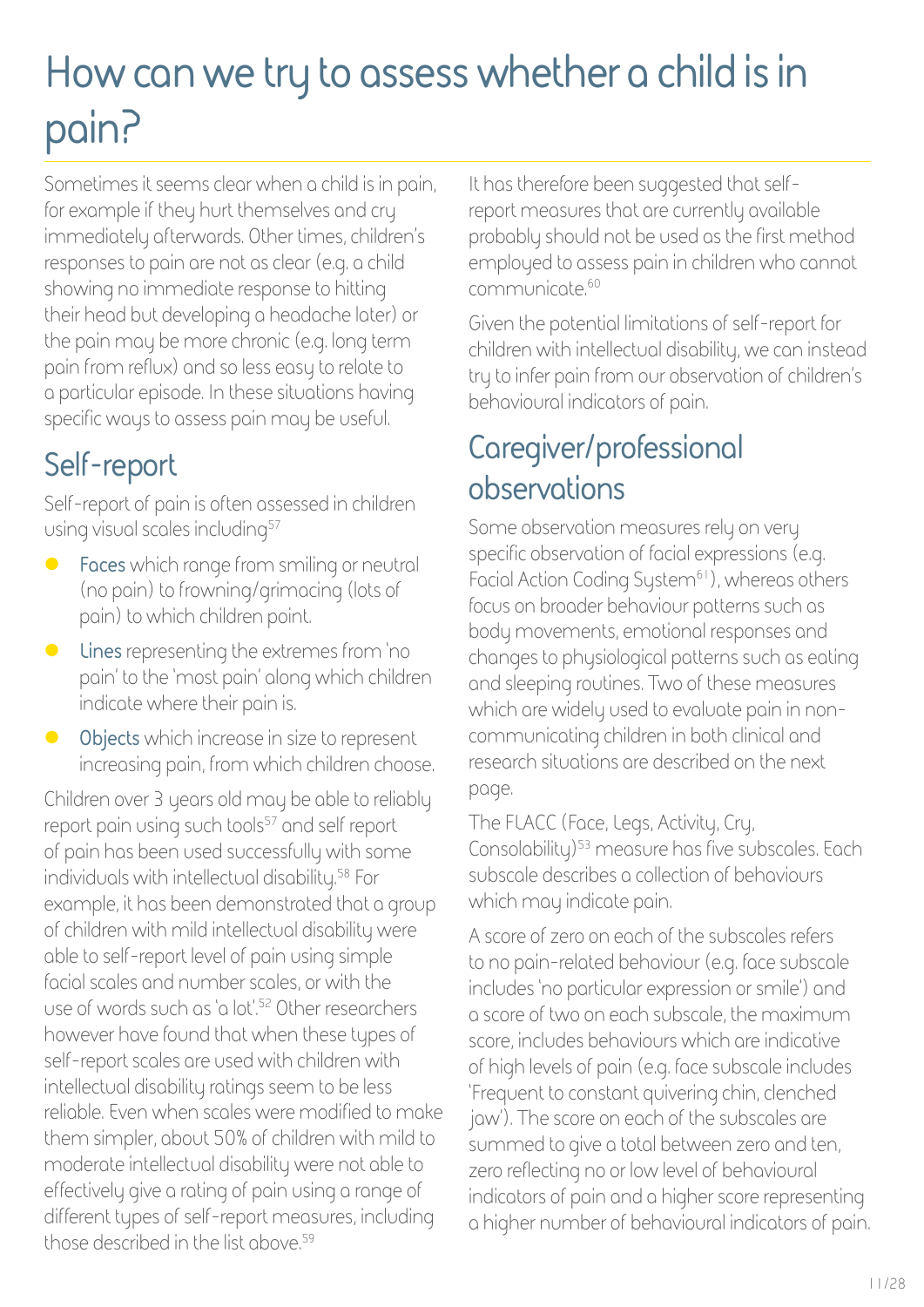The FLACC is able to reliably identify pain in children with intellectual disability (two different people are likely to rate behaviours similarly), and scores from FLACC observations have been found to be similar to those on both a different pain measure completed by parents and self-report ratings made by children who are able to self-report. Finally, FLACC scores decrease after painkillers are given. Together this suggests that this observation measure is a promising tool for assessing pain in children who cannot self-report.53

#### **An example of the FLACC tool for assessing pain-related behaviour (see Resources section on page 20).**

### **The FLACC Pain Scale**

Sometimes it is difficult to assess pain in children who are non-verbal. The FLACC Pain Scale is a system that can help parents and professionals assess pain levels in children who have limited or no expressive communication. The diagram shows the categories for scoring. Zero, one or two points are given to each of the five categories: Face, Legs, Activity, Cry and Consolability.

| Categories <b>V</b> | Score Zero <b>V</b>                            | Score One                                                                                                                                                                                                                                                    | Score Two $\nabla$                                          |  |
|---------------------|------------------------------------------------|--------------------------------------------------------------------------------------------------------------------------------------------------------------------------------------------------------------------------------------------------------------|-------------------------------------------------------------|--|
|                     | No particular<br>expression or smile           | Ocasional grimace or<br>frown, withdrawn,<br>disinterested                                                                                                                                                                                                   | Frequent to constant<br>quivering chin,<br>clenched jaw     |  |
| legs                | Normal position or<br>reloxed                  | Uneasy, restless,<br>tense                                                                                                                                                                                                                                   | Kicking or legs<br>drawn up                                 |  |
|                     | Lying quietly, normal<br>position moves easily | Squirming, shifting<br>back and forth, tense                                                                                                                                                                                                                 | Arched, rigid or<br>jerking                                 |  |
| පි                  | No crying<br>(awake or asleep)                 | Moans or whimpers,<br>occasional complaint                                                                                                                                                                                                                   | Crying steadily,<br>screams or sobs.<br>frequent complaints |  |
| solobility          | Content, relaxed                               | Reassured by occasional<br>touching, hugging or being<br>talked to, distactable                                                                                                                                                                              | Difficult to console or<br>comfort                          |  |
|                     |                                                | If a child is showing these behaviours, it doesn't necessarily mean that they are in pain, as some of the behaviours measured by the<br>FLACC scale can happen for other reasons. However, parents are advised to follow up high scores with a professional. |                                                             |  |

**scoring postoperative pain in young children.** *Pediatric Nursing, 23(3), 293-297.*

Another very widely employed observational measure of pain is the Non-Communicating Children's Pain Checklist- Revised (NCCPC-R).62,54,13,63,64 The NCCPC-R is a 30 item questionnaire, which asks the person completing it to rate how often behavioural indicators of pain are shown by a person over a two-hour period. This scale was originally designed to measure post-operative pain but has been revised to be used in the home.

Behaviours that are asked about include facial expressions, activity and vocalisations. In addition to this it asks about social behaviour (e.g. being irritable or withdrawn and seeking comfort), interest in food and sleeping patterns and physical signs such as shivering, sweating, gasping or paleness. People completing the questionnaire are asked to say whether these have been shown very often, fairly often, just a little, not at all or to say if it is not applicable. As with the FLACC a higher score represents more behavioural indicators of pain.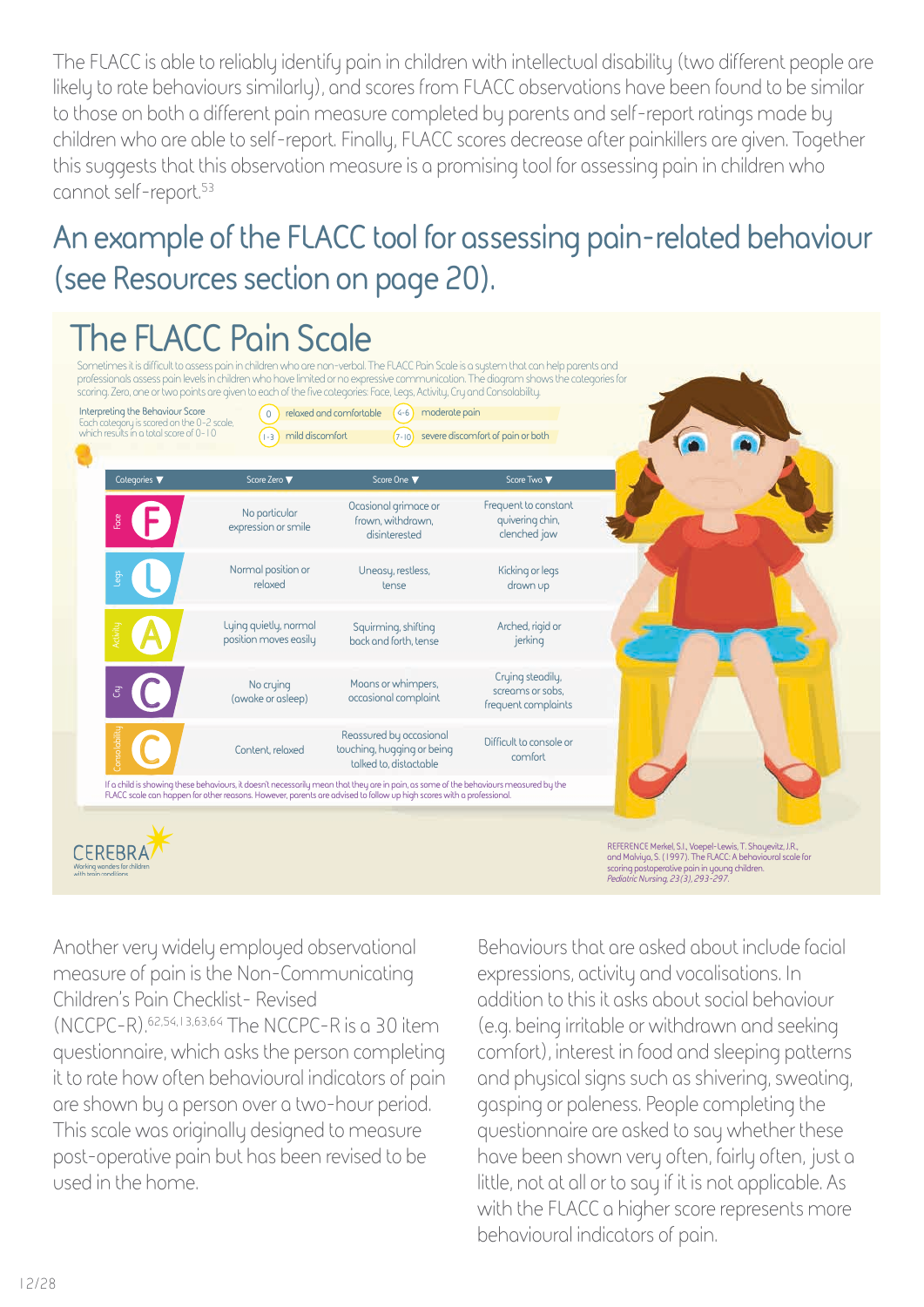<span id="page-12-0"></span>The NCCPC-R has been found to successfully identify behavioural indicators of pain. When caregivers completed the measure for children with intellectual disability scores on this measure were higher at times when children were known to be in pain (e.g. caused by injury, a chronic condition, illness or a medical procedure) than when they were not in pain.56

This suggests that this tool may also be effective in identifying pain/discomfort in this group of children.

Another similar, but more detailed, tool is the Paediatric Pain Profile (2003, University College, London/Institute of Child Health and Royal College of Nursing Institute). This measure enables caregivers to record their child's typical behaviour, specific current pain related problems and how they manifest and includes a helpful 20 item measure of ongoing pain related behaviours. It can be downloaded for free from the Paediatric Pain Profile website, which also includes links to helpful resources about pain in children (see Resources on page 20).

We can see that widely used tools try to measure aspects of the general behaviours discussed previously including mood and activity. The tools ask caregivers to watch their child for a certain amount of time and rate the behaviours that they see. While a high score on this type of measure does not mean that a child is definitely in pain it can be used as an indication that this might be an issue, particularly if considered together with other information including general health and challenging behaviour.

### **How could I use these measures?**

If you suspect that your child is in pain you may want to use some of the approaches to assessing pain described above. There are a number of different ways this may happen.

#### **Helping your child to tell you**

If your child is able to make the relation between their feelings and pictures (for example if they seem to be able to do this using communication aids such as **PECS (Picture Exchange Communication System)** or **Makaton** then you may want to explore using visual rating scales e.g. the type of face rating scale described previously. Using these when you know your child is well and ill may provide a **baseline** for future use, when you are unsure if they are feeling unwell or how unwell they are feeling.

#### **Helping to recognise your child's specific pain behaviours**

It may also be useful to start to familiarise yourself and others with your child's '**pain**  **signature**' – the unique pattern of behaviours that they show when they are in pain.

You can do this easily by using a mobile phone to record your child's behaviour when you know they are experiencing pain. This can then serve as a record of the behaviours to watch out for in future that may indicate pain and be used to show health professionals the types of behaviours that lead you to believe they are experiencing pain. An example may be recording your child pulling their ears when they have an ear infection.

#### **Helping you to record and measure possible pain**

If your child is not able to tell you that they are in pain or use pain scales then observing their behaviour for indicators of pain may be useful. Links to the FLACC tool described previously, together with instructions on how to use it to rate behaviours when you think your child is in pain are available (see Resources section on page 20).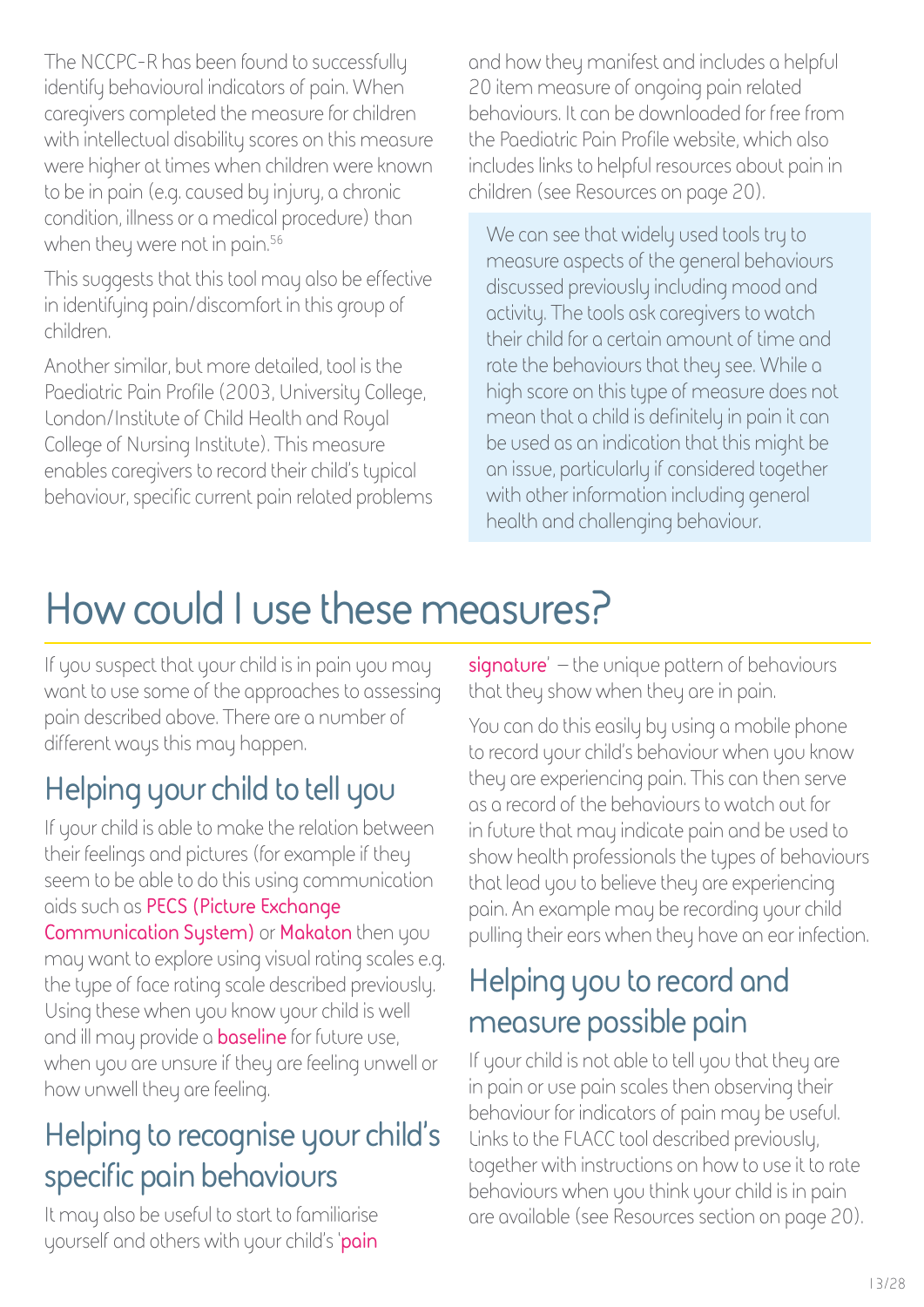## <span id="page-13-0"></span>**What evidence is there that pain might cause self-injury?**

As noted previously, it seems intuitive that selfinjury might cause pain but perhaps less so that pain might cause self-injury. There is good evidence that these two things tend to co-occur.

Observational measures of pain show significantly higher numbers of pain related behaviours in people with self-injury compared to those without this behaviour.<sup>13,63,64</sup> However this does not show cause, as self-injury may be causing pain as well as the other way around.

More convincing evidence that pain might result in self-injury comes from the fact that behaviours such as self-injury and aggression increase when children are ill with high temperatures or upset stomachs compared to when they are well.<sup>55</sup> This suggests that the pain/discomfort caused the behaviour, as it is not likely that the self-injury could cause these types of illness (in contrast to pain from an injury).

Finally, further evidence is provided by reductions in challenging behaviour following treatment for painful health conditions<sup>12,11</sup> and behaviour fluctuating with the improvement and deterioration of health.<sup>13</sup>

Increasing evidence points towards there being a causal relationship between experiencing pain and going on to show self-injury. If a child is showing self-injury and causes (or '**functions**',) are not clearly identified then it is important to examine pain as a possible cause.

More information about self-injury can be found in the Cerebra briefing 'Self-injurious Behaviour in Children with an Intellectual Disability' and on the Further Inform Neurogenetic Disorders (FIND) website (under 'key topics'). See Resources section on page 20.

## **How might pain be linked to self-injury?**

It might seem odd that a response to pain could be to cause more pain. Several explanations have been suggested as to why this might be the case, including those presented below. We do not know for certain which of these may provide the best explanation of why pain is related to self-injury.

### **Opioids**

'Endogenous opioids' are chemicals produced by our bodies as a natural painkiller when we experience pain. This can produce a 'naturalhigh', which may then become associated with self-injury if this is felt after a child self-injures. This may increase the chances that the selfinjurious behaviour will persist.<sup>65,66</sup> Medications that block the effect of these opioids reduce some types of self-injury but not all, suggesting that

this explanation may be limited to specific types of self-injury.67,68

#### **Reduced pain perception**

It has been suggested that in some people reduced perception of pain might reduce the cost usually associated with self-injury, i.e. the pain caused by self-injury.65,66 Self-injurious behaviour can be shown by a child if the behaviour is **reinforced**, for example by an adult giving attention to the child when they start to self-injure (e.g. by telling them to stop or asking if they are ok or by removing an uninteresting or challenging task). If pain is reduced then the cost is reduced but the 'gains' in terms of reward, from attention or task removal for example, remain the same. This is described as the behaviour having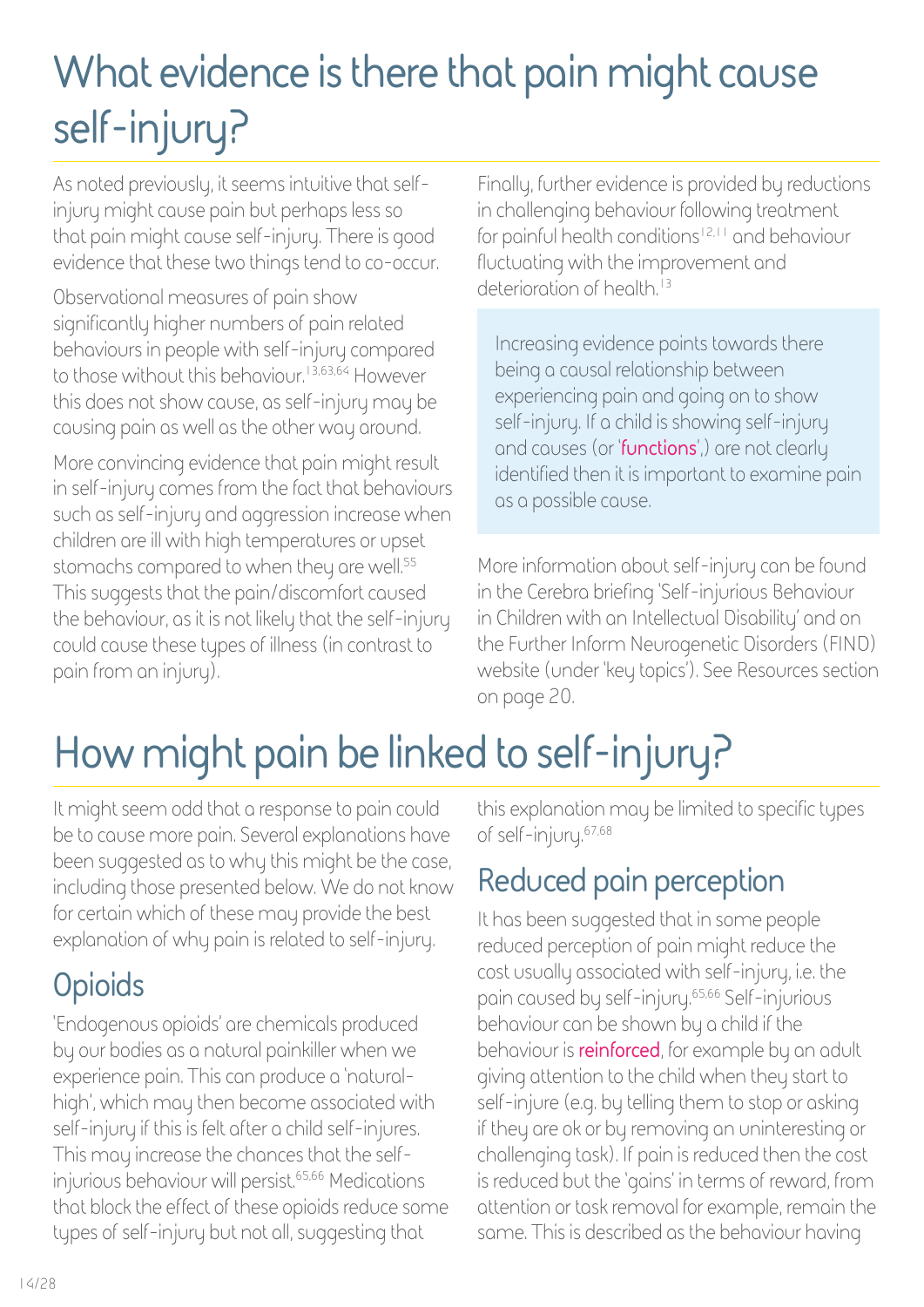<span id="page-14-0"></span>increased '**response efficiency**' and is thus more likely to occur in the future.

Importantly however, evidence suggesting reduced pain perception has not been found in all people who show self-injury. For example pain-related facial expressions in response to instances of pain did not differ between people who showed self-injury and people who did not show self-injury.64 This suggests that some individuals who show self-injury do not have reduced pain perception and so self-injury cannot be explained by a reduced sensitivity to pain in these people.<sup>66,65</sup>

#### **'Gate control'**

Self-injury can stimulate non-pain receptors which affect the transmission of impulses travelling from pain receptors. This reduces the resulting pain experience.69,70,71 Children with intellectual disability may learn an association between stimulation around the site of pain and the resultant reduction of discomfort. These non self-injurious actions originally associated with reducing the perceived level of pain (for example rubbing an area) could then be shaped into selfinjurious behaviours through learning processes (reinforcement, described above). However,

in many cases the site of self-injury may not be where the pain is. Accounting for this, some people think that low level stimulation increases the threshold at which pain is perceived and that in individuals with intellectual disability who have pre-existing pain, more intense stimulation (such as self-injury), may be needed to decrease the perception of pain.72 This latter theory provides an explanation for the findings that the site of selfinjury may not be where the pain is.

### **'Setting events/establishing operations' (see glossary on page 19)**

This is something that influences the relationship between the things that precede a behaviour, the behaviour itself and what happens after the behaviour that might reward it. For example, the presence of pain could increase the negative nature of a task demand (just as a frustrating situation becomes more irritating when we have a headache) and so make the removal of the demand more rewarding. Self-injury, previously rewarded by the removal of demanding tasks, would then be more likely to occur when pain was present.73,11,74

## **How might pain be related to other challenging behaviours?**

We have seen how pain might cause self-injurious behaviour but most of these explanations do not appear to be able to explain other behaviours such as aggression or property destruction. An explanation which does seem able to account for the association between pain and aggressive behaviour or destruction of property is the theory that pain acts as a **setting event/establishing operation**. This explanation is described in detail above in relation to self-injury and is similar to the increased frustration we feel with everyday aversive situations when we are in pain.

There is evidence consistent with this explanation; researchers have found that pain and discomfort during menstruation was associated with aggressive behaviour in the presence of demands relating to completing tasks (e.g. brushing teeth).74

It is important to remember that pain is often not the only factor influencing challenging behaviour, behaviours can have multiple **functions**. Also a behaviour may begin by being related to pain but persist because of the learning processes described above.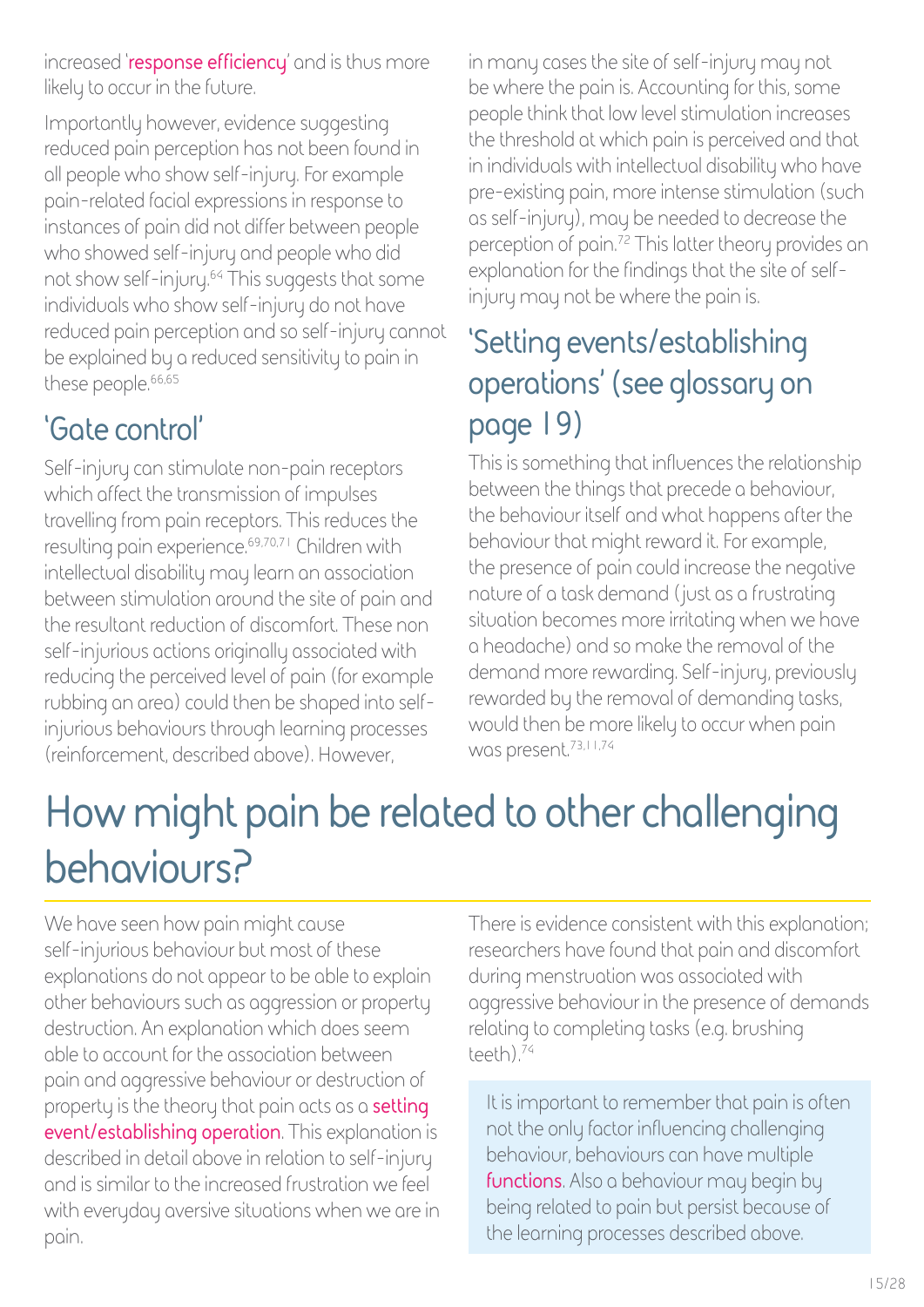## <span id="page-15-0"></span>**How can I tell what is causing my child's pain?**

If you suspect that your child is in pain it is important to find out what is causing the pain.

If there are no clear, visible causes of pain or discomfort or obvious illnesses (temperature, constipation) then it is important to rule out other physical causes with a check-up by a medical professional. This could include checking for signs of tooth decay/infection, reflux, ear infections and any other specific health problems suggested by your child's medical history or associated with a particular syndrome or disorder that they have.

In some cases children's behaviour may provide 'clues' as to the cause of their pain. For example self-injury may be targeted at locations associated with chronic pain.

Examples of this include jaw punching if there is toothache, slapping the side of the head if there is earache and scratching the chest if there is reflux.

However it is certainly not the case that self-injury is always directed to the site of the pain, a child may head bang when in pain from constipation for instance. Alice's story in 'Focus on: pain and self-injury' (see below) is an example of selfinjury (hair pulling) that is not directed at the supposed site of pain (gastric pain caused by reflux).

## **Focus on: Pain and self-injury**

This case study describes how self-injurious behaviour may result from a person experiencing pain caused by a health condition which is common in the syndrome that they have. It brings together many of the themes identified throughout this briefing.

### **Alice's story**

Alice was a young person with Cornelia de Lange syndrome who was showing a specific selfinjurious behaviour: hair pulling. This behaviour concerned her caregivers and because of this they decided to take part in a research study of self-injury in people with genetic syndromes.

#### **Observing Alice's behaviour**

A research team carried out direct observations of Alice's self-injury, planning to visit her on two occasions. The first time they met her she was awaiting a repeat prescription of her reflux medication. The research team observed her a number of times in different situations throughout the day.

On this first visit to see Alice she showed selfinjury during about 90% of the observations. This behaviour was quite severe, as in well over half of the occasions that the research team were observing her she pulled her hair between 10%– 35% of the time.

#### **Treatment for painful conditions**

Between the visits Alice was given medical treatment which included reflux medication and dental treatment with two temporary fillings.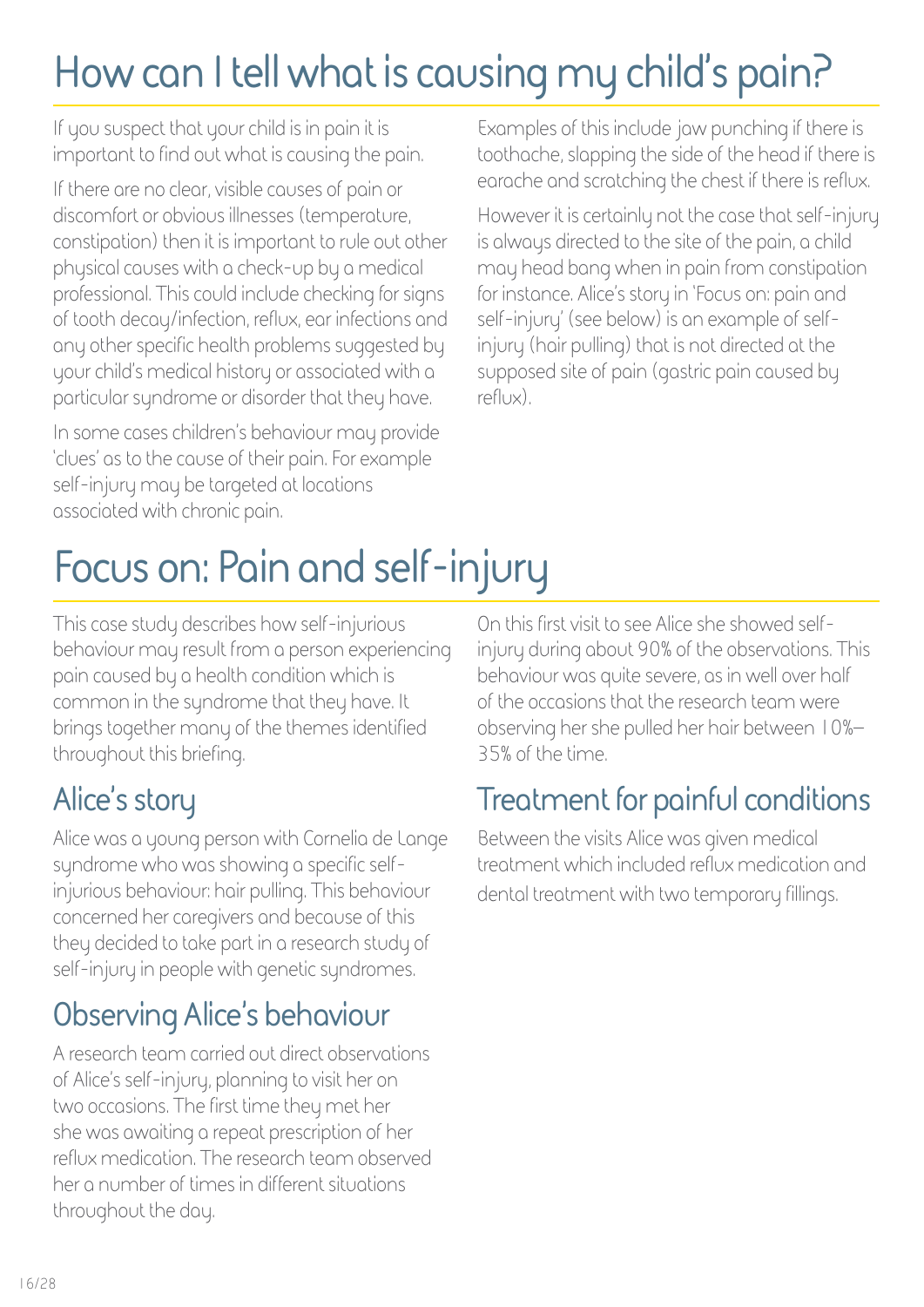#### **Graph showing Alice's behaviour before and after treatment for a painful health condition**



#### **Change in behaviour after treatment**

The next month after her dental treatment, and while she was on her medication that reduced stomach acid production, the researchers returned and again observed her behaviour. During this visit she showed no hair pulling at any point and showed no self-injury at all in 75% of observations. When she did show self-injury it lasted for less than 5% of the observations. Some self-injury (pressing her thumb onto the top of her head) was observed however.

#### **Key points:**

- Severe behaviour problems related to untreated pain can be addressed if the painful health conditions are treated.
- **O** Self-injury may not always be directed towards the site of the pain–there is not a clear link between hair pulling and the pain caused by reflux (see 'Focus on: Gastro-oesophageal reflux' for more information about reflux on page 6).
- **•** Some difficult behaviours may remain even after pain has been treated.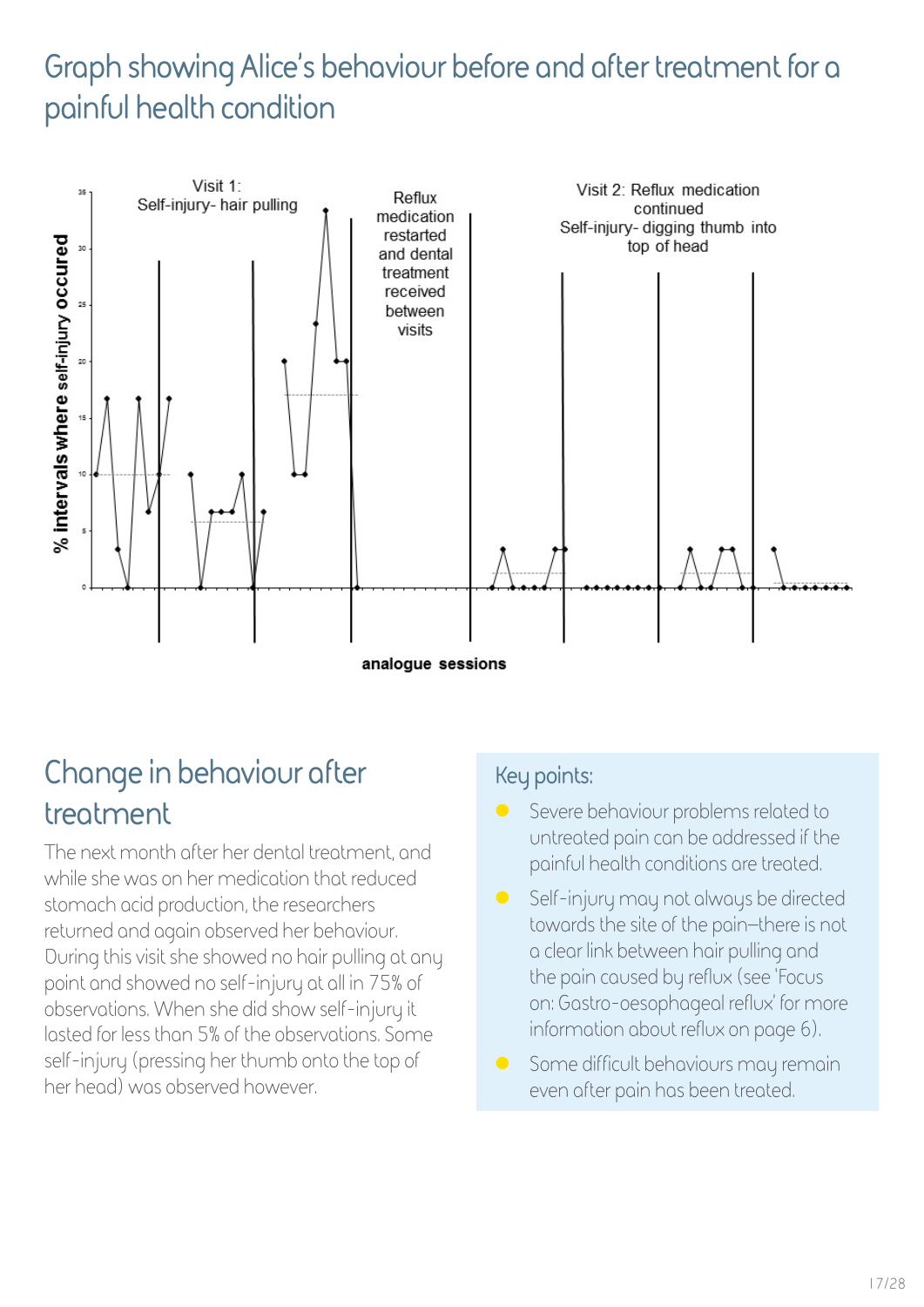## <span id="page-17-0"></span>**Is the importance of identifying and treating pain in children with intellectual disability widely recognised?**

The importance of identifying and treating pain is not as widely recognised as it should be. The case has been made throughout this briefing that pain can have a negative impact on the lives of children with intellectual disability and that there needs to be specific attention to identifying and treating pain in these children. In the last ten years there have been a number of reports published which have supported this viewpoint.

#### **Published reports**

An independent inquiry launched in response to the 'Death by Indifference' report by Mencap found evidence of 'a significant level of avoidable suffering due to untreated ill-health' in people with intellectual disability.<sup>76</sup> This neglect within the Health Service is purported to be the consequence of poor training and a lack of valid and reliable health and pain assessment tools.9

The 'Six lives: the provision of public services' report by the Parliamentary and Health Service Ombudsman (see Resources section on page 20) commented on 'unnecessary distress and suffering' of individuals with intellectual disability in the health service (page 10 of the report). It stated that 'the understanding of the issues [relating to health and social care in respect of people with intellectual disabilities] is at best patchy and at worst an indictment of our society' (page 30 of the report).

These reports further support the case for increased attention to the impact of pain in children with intellectual disability who are unable to report their pain.

#### **Key points:**

- $\bullet$  If you feel that your child is experiencing pain which is not being treated because they are unable to express this, this must be addressed.
- $\bullet$  It is important that they receive the medical treatment that is their right and that caregivers are able to access this on their behalf.
- $\bullet$  Increasing awareness of the causes, signs and impact of pain is a step towards addressing this issue.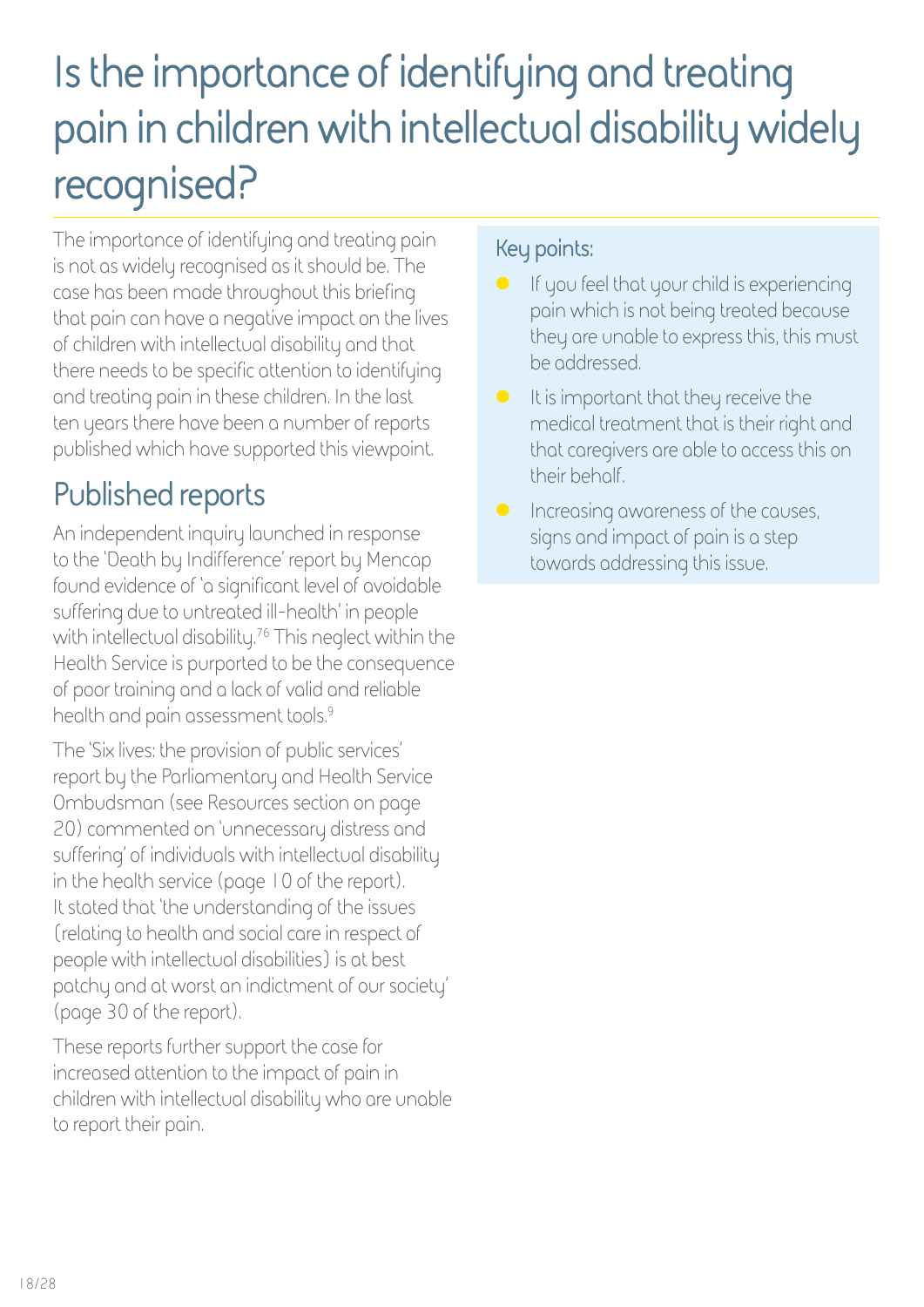## <span id="page-18-0"></span>**Glossary**

**Aggression**: Non-accidental behaviours initiated by an individual towards another individual that cause the other individual harm or have the potential to cause them harm (e.g. kicking, hitting).

**Autism Spectrum Disorder**: A condition that affects social interaction, communication, interests and behaviour. Behaviours shown by individuals with Autism Spectrum Disorder include problems with social interaction and communication, and restricted and repetitive patterns of thought, interests and physical behaviours.

**Baseline**: A measurement taken of 'typical' functioning before any changes occur or are made.

**Gastro-oesophageal reflux disease**: A disorder caused by stomach acid leaking from the stomach up into the oesophagus (the tube from the mouth to the stomach), potentially causing discomfort and pain.

**Function/s**: What a behaviour 'does' for the person who is showing it, e.g. when a child shows self-injury when presented with a demanding task and the task is then removed, the self-injury is said to have the function of escaping a task demand.

**Makaton**: A programme which uses signs and symbols, together with spoken language to aid communication.

**Pain signature**: The unique pattern of behaviours that a person may show when they are in pain.

**PECS (Picture Exchange Communication System)**: A programme which uses pictures to aid communication. At the beginning individuals give a picture of a desired item in exchange for the item and then this is built on to teach more complex communication.

**Property destruction**: Non-accidental behaviour which causes damage to the person's environment.

**Reinforced**: A behaviour is reinforced when there is a response to it which acts as a reward of some kind which makes the behaviour more likely. For example when a child experiences social contact as rewarding, its presence following self-injury may lead to reinforcement.

**Establishing operation/setting event**: A broader factor influencing difficult behaviour (e.g. selfinjury, aggression) by changing the relationship between a behaviour and the consequence. An example of this is hunger; if a child's aggressive behaviour is rewarded by a caregiver providing a snack to distract them, if they are hungry (the establishing operation, the broader factor) then the behaviour (aggression) is more likely to occur. Hunger has changed the relationship between the behaviour (aggression) and the response (provision of food) so that this response becomes more rewarding to the person.

**Repetitive & stereotyped behaviour**: A wide range of behaviours which are characterised by frequency of repetition (how often they are repeated), inappropriateness (whether they are inappropriate to the context/setting they are shown in) and invariance (lack of change in the behaviours shown). Such behaviours might include body rocking, hand flapping, lining up or organising objects, repetitive questioning.

**Respiratory tract infection**: An infection which affects the sinuses, throat, airways or lungs.

**Response efficiency**: How efficient a behaviour is (for the person showing it) at eliciting a response. This depends on how much effort the person has to put into the behaviour, how often the behaviour is reinforced, how quickly it is reinforced and how rewarding the reinforcing response is. A behaviour has high response efficiency if it does not require a lot of effort from the person doing it, it is rewarded often or quickly or is rewarded with a highly desired response.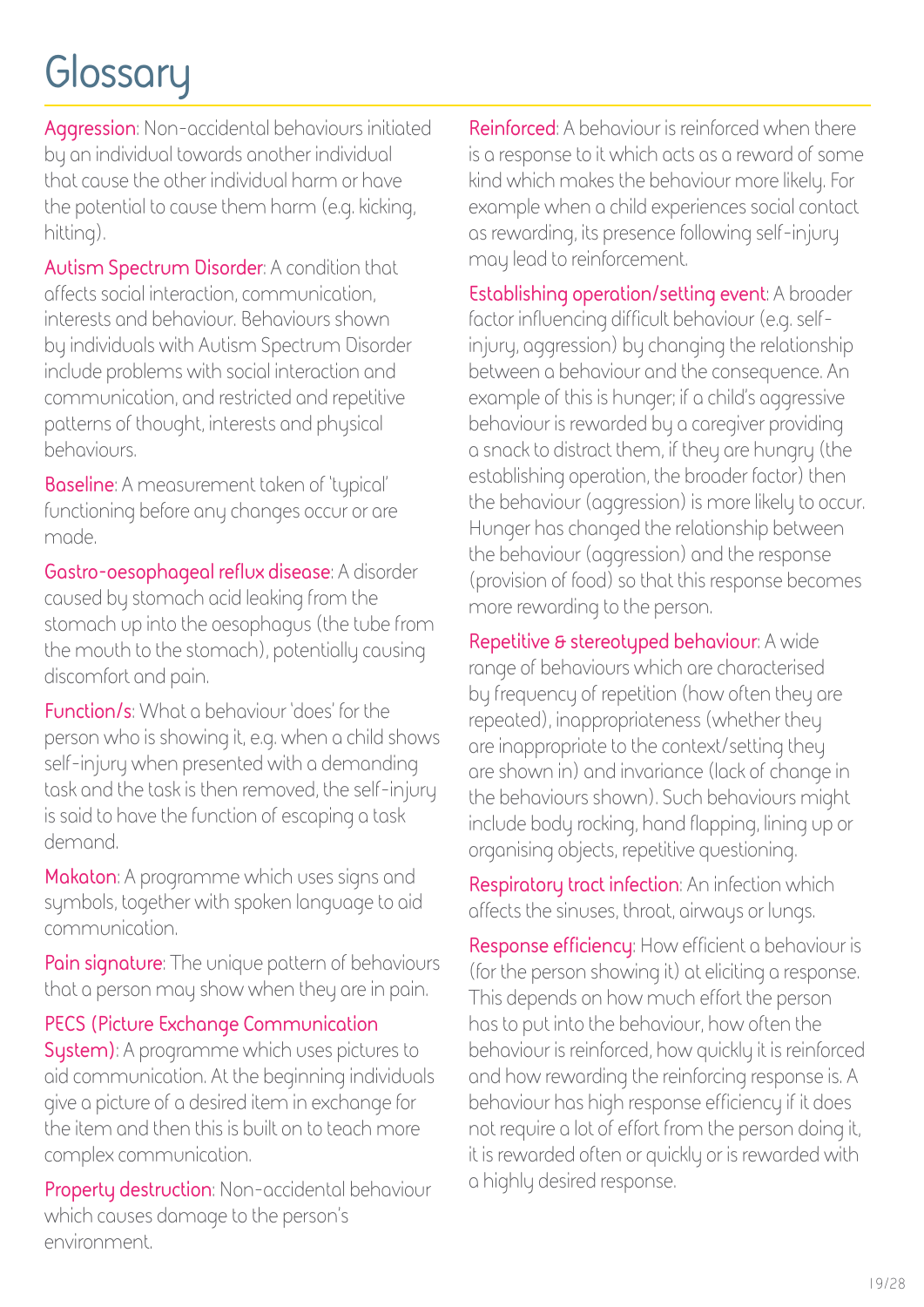#### <span id="page-19-0"></span>**Self-injurious behaviour/self-injury**: Non-

accidental behaviours initiated by a person which cause that individual harm (e.g. head banging, hand biting, scratching).

#### **Self-report**: A type of measure or assessment that is completed by the person who is being assessed.

**Vocalisations**: Sounds made by an individual. For example laughing, shouting, screaming, grunting.

### **Resources**

### **Cerebra research briefings/ infographic**

To find the following research briefings and infographic visit our website:

#### **[http://w3.cerebra.org.uk](http://w3.cerebra.org.uk/research)**

- $\bullet$  Self-injurious behaviour in children with an intellectual disability
- $\bullet$  Is the diagnosis of a genetic disorder important for children with intellectual disability?
- **FLACC Pain Scale**

#### **Online guidance**

NHS information about heartburn and gastrooesophageal reflux disease

#### **[http://www.nhs.uk/Conditions/](http://www.nhs.uk/Conditions/Gastroesophageal-reflux-disease/Pages/Introduction.aspx) [Gastroesophageal-reflux-disease/Pages/](http://www.nhs.uk/Conditions/Gastroesophageal-reflux-disease/Pages/Introduction.aspx) [Introduction.aspx](http://www.nhs.uk/Conditions/Gastroesophageal-reflux-disease/Pages/Introduction.aspx)**

NICE guidelines for the prevention and management of pressure sores

#### **[https://www.nice.org.uk/guidance/cg179/](https://www.nice.org.uk/guidance/cg179/chapter/1-recommendations#/prevention-neonates-infants-children-and-young-people) [chapter/1-recommendations#/prevention](https://www.nice.org.uk/guidance/cg179/chapter/1-recommendations#/prevention-neonates-infants-children-and-young-people)[neonates-infants-children-and-young-people](https://www.nice.org.uk/guidance/cg179/chapter/1-recommendations#/prevention-neonates-infants-children-and-young-people)**

Mencap guidance on postural care

#### **[https://www.mencap.org.uk/advice-and](https://www.mencap.org.uk/advice-and-support/pmld/pmld-postural-care)[support/pmld/pmld-postural-care](https://www.mencap.org.uk/advice-and-support/pmld/pmld-postural-care)**

Paediatric Pain Profile, access to download the measure and links to resources on pain in children

#### **<http://www.ppprofile.org.uk>**

#### **Online report**

Six Lives: the provision of public services to people with learning disabilities

**[https://www.gov.uk/government/publications/](https://www.gov.uk/government/publications/six-lives-the-provision-of-public-services-to-people-with-learning-difficulties-2008-to-2009) [six-lives-the-provision-of-public-services](https://www.gov.uk/government/publications/six-lives-the-provision-of-public-services-to-people-with-learning-difficulties-2008-to-2009)[to-people-with-learning-difficulties-2008](https://www.gov.uk/government/publications/six-lives-the-provision-of-public-services-to-people-with-learning-difficulties-2008-to-2009) [to-2009](https://www.gov.uk/government/publications/six-lives-the-provision-of-public-services-to-people-with-learning-difficulties-2008-to-2009)**

#### **Website presenting information about genetic syndromes**

Cerebra Centre for Neurodevelopmental Disorders FIND website (Further Inform Neurogenetic Disorders)

#### **<http://www.findresources.co.uk>**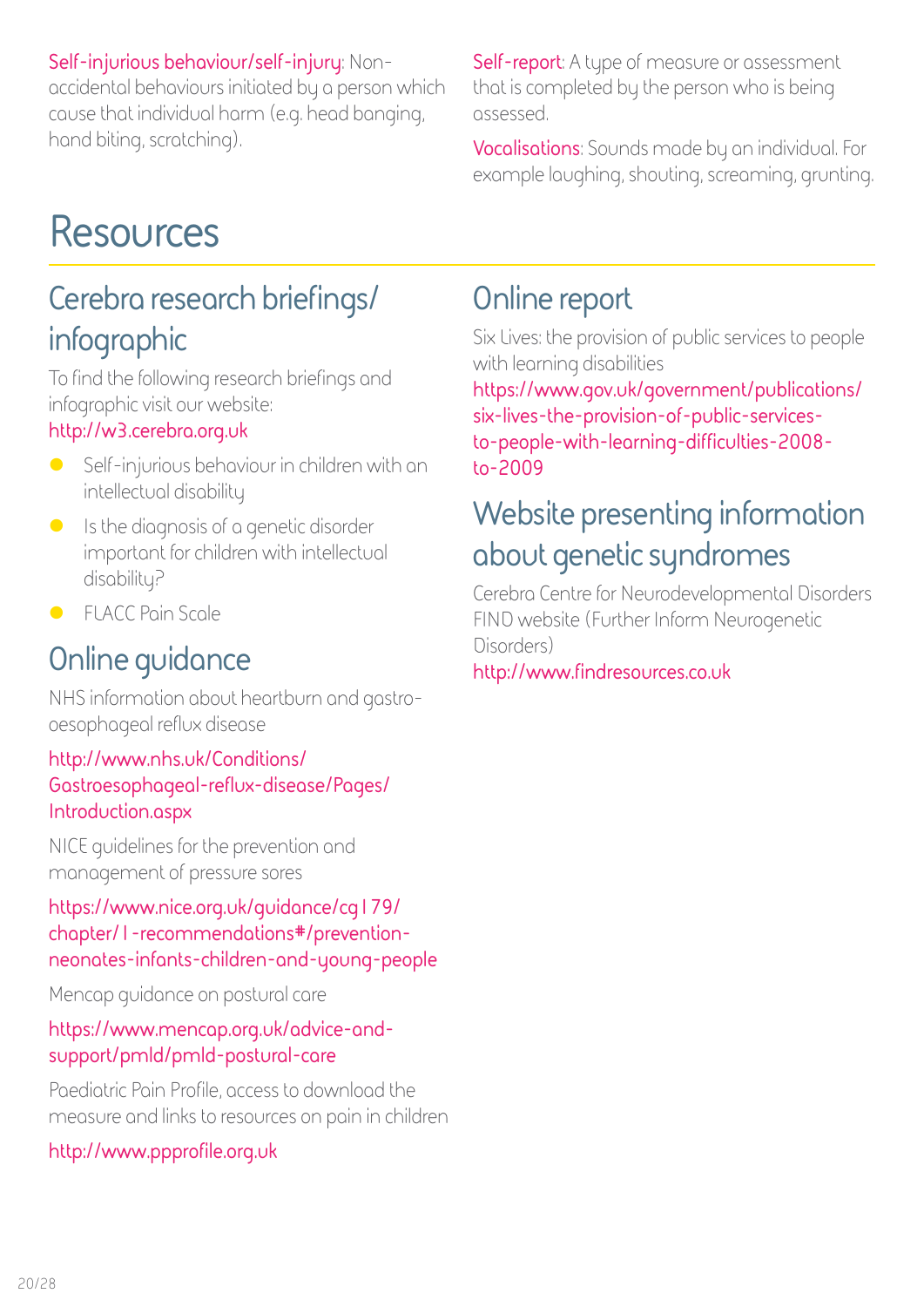## <span id="page-20-0"></span>**References**

- 1. Van Schrojenstein Lantman-de Valk, H., Linehan, C., Kerr M., & Noonan-Walsh P. (2007). **Developing health indicators for people with intellectual disabilities. The method of the Pomona project.** Journal of Intellectual Disability Research, 6, 427-434.
- 2. Emerson, E., & Hatton, C. (2007a). **Mental health of children and adolescents with intellectual disabilities in Britain.** The British Journal of Psychiatry, 191(6), 493-499.
- 3. Emerson, E., & Hatton, C. (2007b). **Poverty, socio-economic position, social capital and the health of children and adolescents with intellectual disabilities in Britain: a replication.** Journal of Intellectual Disability Research, 51(11), 866-874.
- 4. Puri, B. K., Lekh, S. K., Langa, A., Zaman, R., & Singh, I. (1995). **Mortality in a hospitalized mentally handicapped population: a 10 year survey.** Journal of Intellectual Disability Research, 39(5), 442-446.
- 5. Lewis, C.W. (2009). **Dental Care and Children with Special Health Care Needs: A Population- Based Perspective.** Academic Pediatrics, 9 (6), 420-426.
- 6. Tiller, S., Wilson, K. I., & Gallagher, J. E. (2001). **Oral health status and dental service use of adults with learning disabilities living in residential institutions and in the community.** Community Dental Health, 18(3), 167-171.
- 7. Bowley, C., & Kerr, M. (2000). **Epilepsy and intellectual disability.** Journal of Intellectual Disability Research, 44(5), 529-543.
- 8. Howells, G. (1986). **Are the medical needs of mentally handicapped adults being met?** The Journal of the Royal College of General Practitioners, 36(291), 449-453.
- 9. Malviya, S., Voepel-Lewis, T., Merkel, S., & Tait, A. R. (2005). **Difficult pain assessment and lack of clinician knowledge are ongoing barriers to effective pain management in children with cognitive impairment.** Acute Pain, 7(1), 27-32.
- 10. Emerson, E., Baines, S., Allerton, L., & Welch, V. (2010). **Health inequalities and people with learning disabilities in the UK: 2010.** Durham: Improving Health & Lives: Learning Disabilities Observatory.
- 11. Carr, E. G., & Blakeley-Smith, A. (2006). **Classroom intervention for illnessrelated problem behavior in children with developmental disabilities.** Behavior modification, 30(6), 901-924.
- 12. Bosch,J., Van Dyke, D.C., Milligan Smith,S.,& Poulton, S. (1997). **'Role of Medical Conditions in the Exacerbation of Selfinjurious Behavior: An Exploratory Study',** Mental Retardation, 35 (2), 124–130.
- 13. Hartman, E. C., Gilles, E., McComas, J. J., Danov, S. E., & Symons, F. J. (2008). **Clinical observation of self-injurious behavior correlated with changes in scalp morphology in a child with congenital hydrocephalus.** Journal of child neurology, 23(9), 1062-1065.
- 14. Taylor, D.V., Rush, D., Hetrick, W.P., & Sandman, C.A. (1993). **Self-injurious behavior within the menstrual cycle of women with mental retardation.** American Journal on Mental Retardation, 97(6), 659- 664.
- 15. Böhmer, C.J.M., Niezen-de Boer, M.C., Klinkenberg-Knol, E. C., Devillé, W.L.J.M., Nadorp, J.H.S.M., & Meuwissen, S.G.M. (1999). **The prevalence of gastroesophageal reflux disease in institutionalized intellectually disabled individuals.** The American journal of gastroenterology, 94(3), 804-810.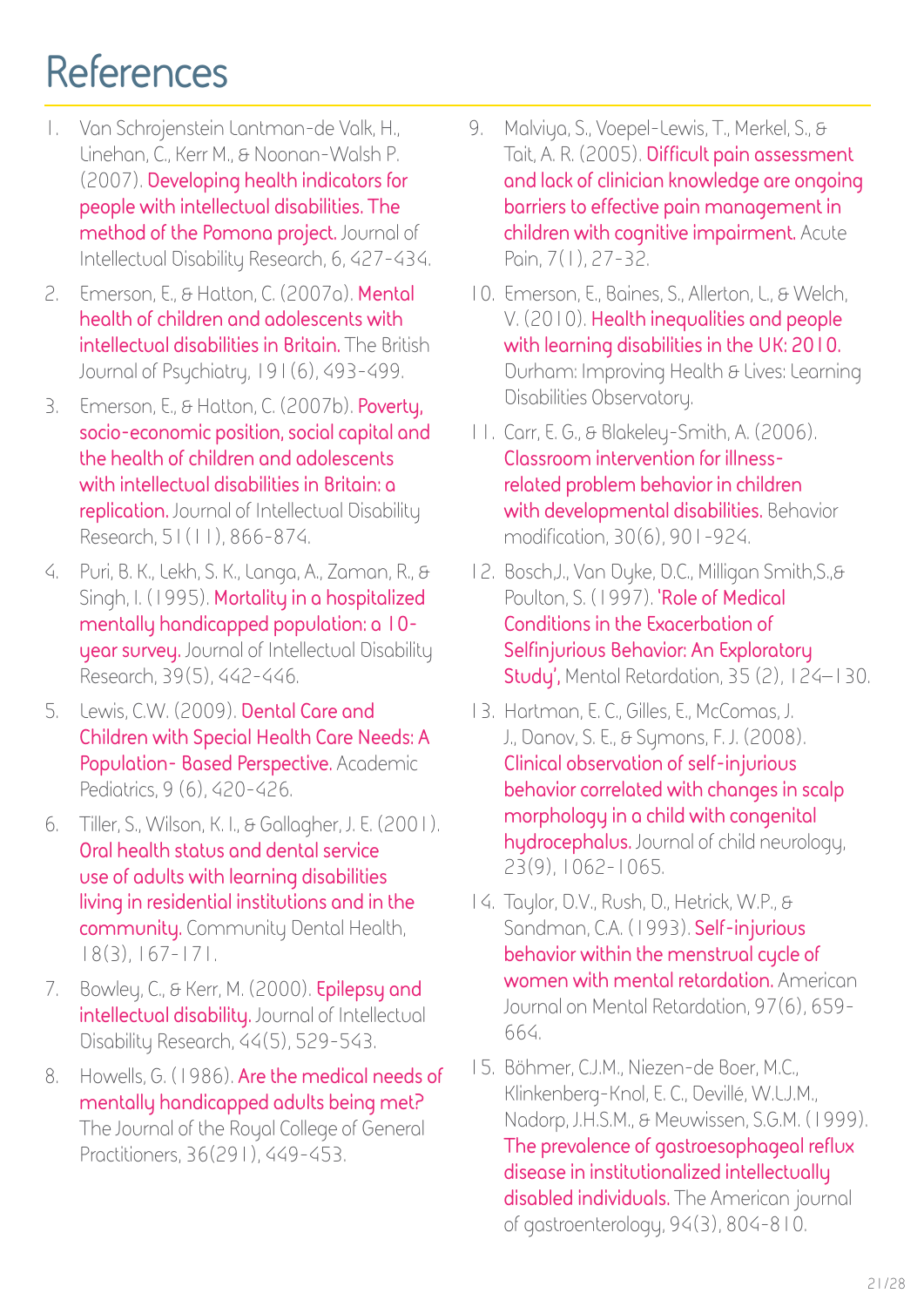- 16. Böhmer, C. J. M., Taminiau, J. A. J. M., Klinkenberg-Knol, E. C., & Meuwissen, S. G. M. (2001). **The prevalence of constipation in institutionalized people with intellectual disability.** Journal of Intellectual Disability Research, 45(3), 212-218.
- 17. Clayton, J., & Smith, M.M. (1993). **Clinical research on Angelman syndrome in the United Kingdom: observations on 82 affected individuals.** American Journal of Medical Genetics, 46, 12-15.
- 18. Kline, A. D., Krantz, I. D., Sommer, A., Kliewer, M., Jackson, L. G., FitzPatrick, D. R., Levin, A., & Selicorni, A. (2007). **Cornelia de Lange syndrome: clinical review, diagnostic and scoring systems, and anticipatory guidance.** American journal of medical genetics part A, 143(12), 1287-1296.
- 19. Luzzani, S., Macchini, F., Valade, A., Milani, D., & Selicorni, A. (2003). **Gastroesophageal reflux and Cornelia de Lange syndrome: typical and atypical symptoms.** American Journal of Medical Genetics Part A, 119(3), 283-287.
- 20. Wilkins, L. E., Brown, J. A., Nance, W. E., & Wolf, B. (1983). **Clinical heterogeneity in 80 home-reared childrenwith cri du chat syndrome.** The Journal of pediatrics, 102(4), 528-533.
- 21. Horvath, K., Papadimitriou, J.C., Rabsztyn, A., Drachenberg, C., & Tildon, J.T. (1999). **Gastrointestinal abnormalities in children with autistic disorder.** Journal of Pediatrics, 135, 559-563.
- 22. Butler, J. V., Whittington, J. E., Holland, A. J., Boer, H., Clarke, D., & Webb, T. (2002). **Prevalence of, and risk factors for, physical ill-health in people with Prader-Willi syndrome: A population-based study.** Developmental Medicine & Child Neurology, 44(4), 248-255.
- 23. Sellier, E., Uldall, P., Calado, E., Sigurdardottir, S., Torrioli, M. G., Platt, M. J., & Cans, C. (2012). **Epilepsy and cerebral palsy: Characteristics and trends in children born in 1976–1998.** European Journal of Paediatric Neurology, 16(1), 48-55.
- 24. Cooper, S. A., Smiley, E., Jackson, A., Finlayson, J., Allan, L., Mantry, D., & Morrison, J. (2009). **Adults with intellectual disabilities: prevalence, incidence and remission of aggressive behaviour and related factors.** Journal of Intellectual Disability Research, 53(3), 217-232.
- 25. Oliver, C., Murphy, G, H., &Corbett, J, A. (1987) **Self-injurious behaviour in people with learning disabilities: Determinants and interventions.** International Review of Psychiatry, 2, 101-116.
- 26. McClintock K., Hall S. & Oliver C. (2003). **Risk markers associated with challenging behaviours in people with intellectual disabilities: a meta-analytic study.** Journal of Intellectual Disabilities Research 47, 405– 416.
- 27. Poppes, P., Van der Putten, A. J. J., & Vlaskamp, C. (2010). **Frequency and severity of challenging behaviour in people with profound intellectual and multiple disabilities.** Research in Developmental Disabilities, 31(6), 1269-1275.
- 28. Arron, K., Oliver, C., Moss, J., Berg, K., & Burbidge, C. (2011). **The prevalence and phenomenology of self-injurious and aggressive behaviour in genetic syndromes.** Journal of Intellectual Disability Research, 55(2), 109-120.
- 29. Hyman, P., Oliver, C., & Hall, S. (2002). **Self-injurious behavior, self-restraint, and compulsive behaviors in Cornelia de Lange syndrome.** American Journal on Mental Retardation, 107(2).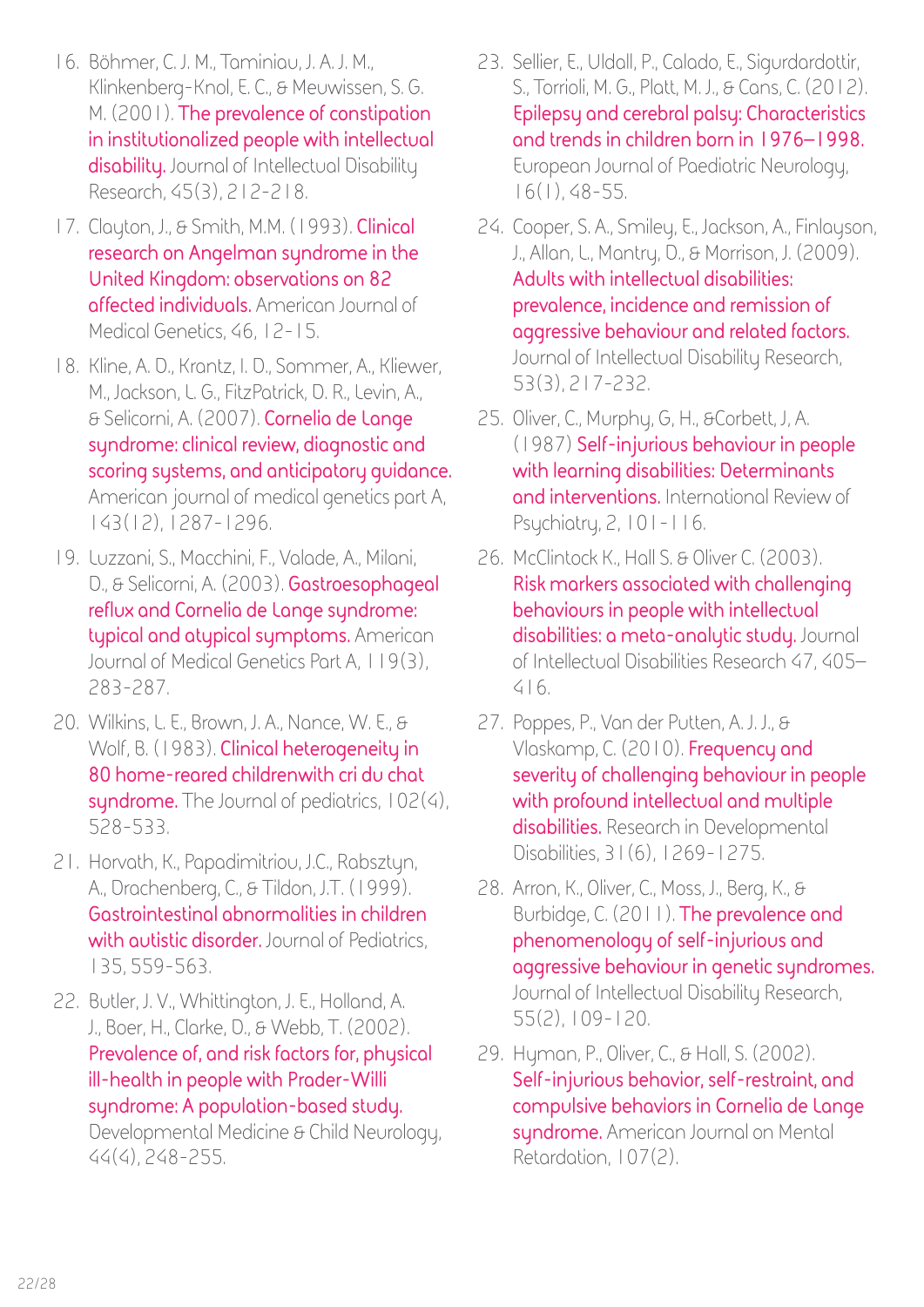- 30. Oliver, C., Sloneem, J., Hall, S., & Arron, K. (2009). **Self-injurious behaviour in Cornelia de Lange syndrome: 1. Prevalence and phenomenology.** Journal of Intellectual Disability Research, 53(7), 575-589.
- 31. Baghdadli, A., Pascal, C., Grisi, S., & Aussilloux, C. (2003). **Risk factors for self-injurious behaviours among 222 young children with autistic disorders.** Journal of Intellectual Disability Research, 47(8), 622-627.
- 32. Schopler, E., Reichler, R. J., DeVellis, R. F., & Daly, K. (1980). **Toward objective classification of childhood autism: Childhood Autism Rating Scale (CARS).** Journal of Autism and Developmental Disorders, 10(1),  $91 - 103.$
- 33. Petty, J. and Oliver, C. (2005). **Self-injurious behaviour in people with intellectual disability.** Current Opinion in Psychiatry, 18, 484-489.
- 34. Deb, S., Thomas, M., & Bright, C. (2001). **Mental disorder in adults with intellectual disability. 2: The rate of behaviour disorders among a community-based population aged between 16 and 64 years.** Journal of Intellectual Disability Research, 45(6), 506- 514.
- 35. Ross, E. & Oliver, C. (2002). **The relationship between levels of mood, interest and pleasure and "challenging" behaviour in adults with severe and profound intellectual disabilities.** Journal of Intellectual Disability Research, 46, 191-197.
- 36. Smiley, E., & Cooper, S. A. (2003). **Intellectual disabilities, depressive episode, diagnostic criteria and Diagnostic Criteria for Psychiatric Disorders for Use with Adults with Learning Disabilities/Mental Retardation (DC-LD).**  Journal of Intellectual Disability Research, 47(1), 62-71.
- 37. Finucane, B., Dirrigl, K. H., & Simon, E. W. (2001). **Characterization of self-injurious behaviors in children and adults with Smith-Magenis syndrome.** American Journal on Mental Retardation, 106(1).
- 38. Greenberg M. A., Wortman C. B., Stone A. A. (1996). **Emotional expression and physical health Revising traumatic memories or fostering self regulation.** Journal of Personality and Social Psychology71, 588– 602.
- 39. Martin, S. C., Wolters, P. L., & Smith, A. C. (2006). **Adaptive and maladaptive behavior in children with Smith-Magenis syndrome.**  Journal of Autism and Developmental Disorders, 36(4), 541-552.
- 40. Friedenberg, F. K., Xanthopoulos, M., Foster, G. D., & Richter, J. E. (2008). **The association between gastroesophageal reflux disease and obesity.** The American journal of gastroenterology, 103(8), 2111-2122.
- 41. Dogra, H., Lad, B., & Sirisena, D. (2011). **Paediatric gastro-oesophageal reflux disease.** Young Children, 6, 10.
- 42. Traube, M. (1990). **The spectrum of the symptoms and presentations of gastroesophageal reflux disease.**  Gastroenterology clinics of North America, 19(3), 609-616.
- 43. Crino, P. B., Nathanson, K. L., & Henske, E. P. (2006). **The tuberous sclerosis complex.**  New England Journal of Medicine, 355(13), 1345-1356.
- 44. Clarke, A., Hancock, E., Kingswood, C., & Osborne, J. (1994). **Nephrology Dialysis.**  Transplantation, 14, 988-991.
- 45. Curatolo, P., Bombardieri, R., & Jozwiak, S. (2008). **Tuberous sclerosis.** The Lancet, 372(9639), 657-668.
- 46. Leung, A. K., & Robson, W. L. M. (2007). **Tuberous sclerosis complex: a review.** Journal of Pediatric Health Care, 21(2), 108-114.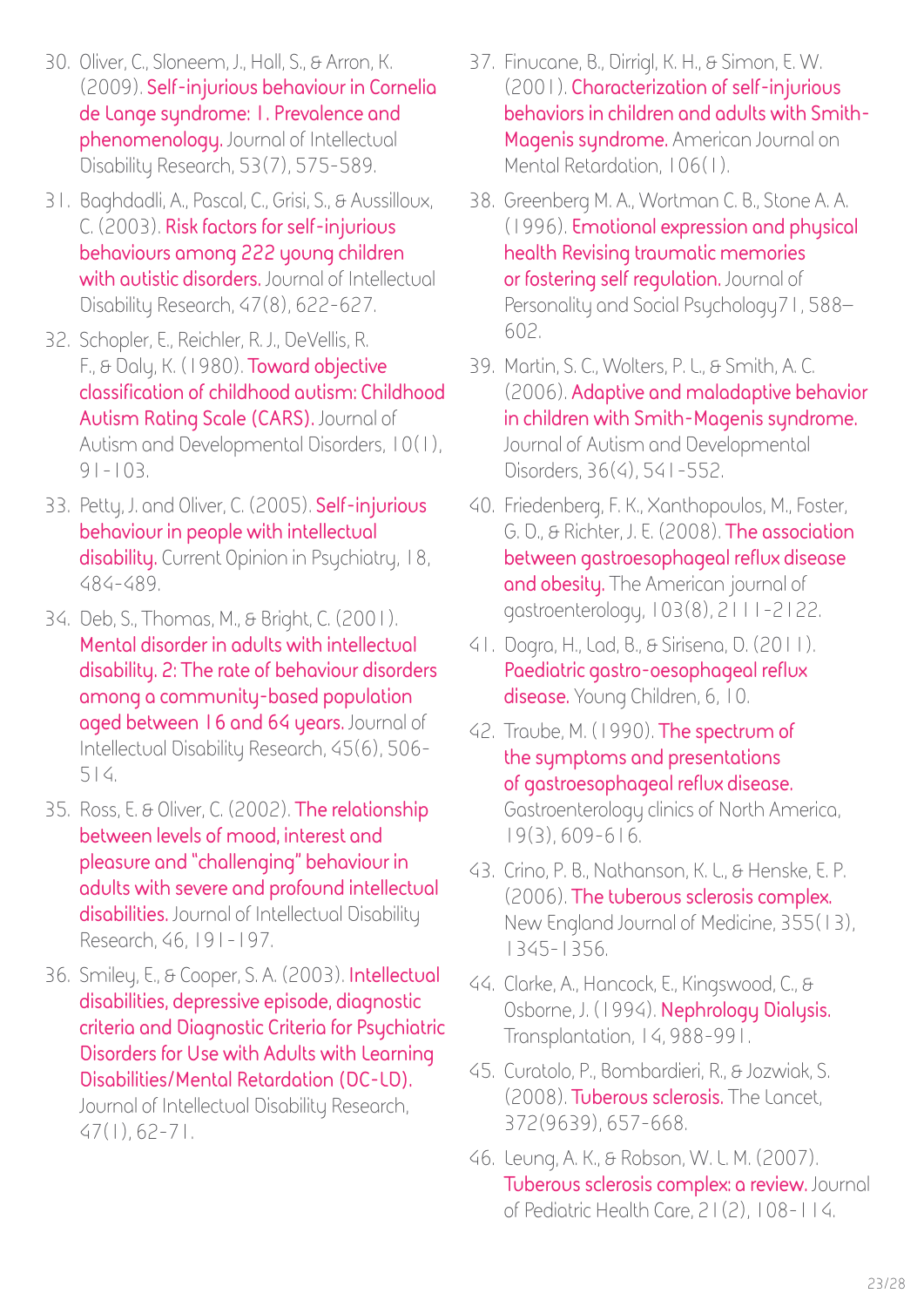- 47. Chu-Shore, C. J., Major, P., Camposano, S., Muzykewicz, D., & Thiele, E. A. (2010). **The natural history of epilepsy in tuberous sclerosis complex.** Epilepsia, 51(7), 1236- 1241.
- 48. Joinson, C., O'Callaghan, F. J., Osborne, J. P., Martyn, C., Harris, T., & Bolton, P. F. (2003). **Learning disability and epilepsy in an epidemiological sample of individuals with tuberous sclerosis complex.** Psychological medicine, 33(02), 335-344.
- 49. Roach, E. S., DiMario, F. J., Kandt, R. S., & Northrup, H. (1999). **Tuberous sclerosis consensus conference: recommendations for diagnostic evaluation.** Journal of child neurology, 14(6), 401-407.
- 50. Berg, K., Arron, K., Burbidge, C., Moss, J., & Oliver, C. (2007). **Carer-Reported Contemporary Health Problems in People With Severe and Profound Intellectual Disability and Genetic Syndromes.** Journal of Policy and Practice in Intellectual Disabilities, 4(2), 120-128.
- 51. Merkel, S.I., Voepel-Lewis, T., Shayevitz, J.R., & Malviya, S. (1997). **The FLACC: A behavioral scale for scoring postoperative pain in young children.** Pediatric Nursing, 23(3), 293- 297.
- 52. Voepel-Lewis, T., Merkel, S., Tait, A. R., Trzcinka, A., & Malviya, S. (2002)**. The reliability and validity of the Face, Legs, Activity, Cry, Consolability observational tool as a measure of pain in children with cognitive impairment.** Anesthesia & Analgesia, 95(5), 1224-1229.
- 53. Malviya, S., Voepel-Lewis, T. E. R. R. I., Burke, C., Merkel, S., & Tait, A. R. (2006). **The revised FLACC observational pain tool: improved reliability and validity for pain assessment in children with cognitive impairment.** Pediatric Anesthesia, 16(3), 258-265.
- 54. Breau, L., McGrath, P, Finley, A., & Camfield, C. (2004). **The Non-Communicating Children's Pain Checklist- Revised.** Nova Scotia, Canada.
- 55. Carr, E. G., & Owen-DeSchryver, J. S. (2007). **Physical illness, pain, and problem behavior in minimally verbal people with developmental disabilities.** Journal of Autism and Developmental Disorders, 37(3), 413- 424.
- 56. Breau, L. M., McGrath, P. J., Camfield, C. S., & Finley, G. A. (2002). **Psychometric properties of the non-communicating children's pain checklist-revised.** Pain, 99(1), 349-357.
- 57. Stinson, J. N., Kavanagh, T., Yamada, J., Gill, N., & Stevens, B. (2006). **Systematic review of the psychometric properties, interpretability and feasibility of self-report pain intensity measures for use in clinical trials in children and adolescents.** Pain, 125(1), 143-157.
- 58. Fanurik, D., Koh, J. L., Harrison, R. D., Conrad, T. M., & Tomerun, C. (1998). **Pain assessment in children with cognitive impairment an exploration of self-report skills.** Clinical Nursing Research, 7(2), 103-119.
- 59. Benini, F., Trapanotto, M., Gobber, D., Agosto, C., Carli, G., Drigo, P., Eland, J., & Zacchello, F. (2004). **Evaluating pain induced by venipuncture in pediatric patients with developmental delay.** The Clinical Journal of Pain, 20(3), 156-163.
- 60. Breau, L. M., & Burkitt, C. (2009). **Assessing pain in children with intellectual disabilities.**  Pain Research & Management: The Journal of the Canadian Pain Society, 14(2), 116.
- 61. Ekman, P., & Friesen, W. V. (1978). **Facial Action Coding System: A technique for the measurement of facial movement.** Palo Alto: Consulting Psychologists Press.
- 62. Courtemanche, A., Schroeder, S., Sheldon, J., Sherman, J., & Fowler, A. (2012). **Observing signs of pain in relation to self-injurious behaviour among individuals with intellectual and developmental disabilities.**  Journal of Intellectual Disability Research, 56(5), 501-515.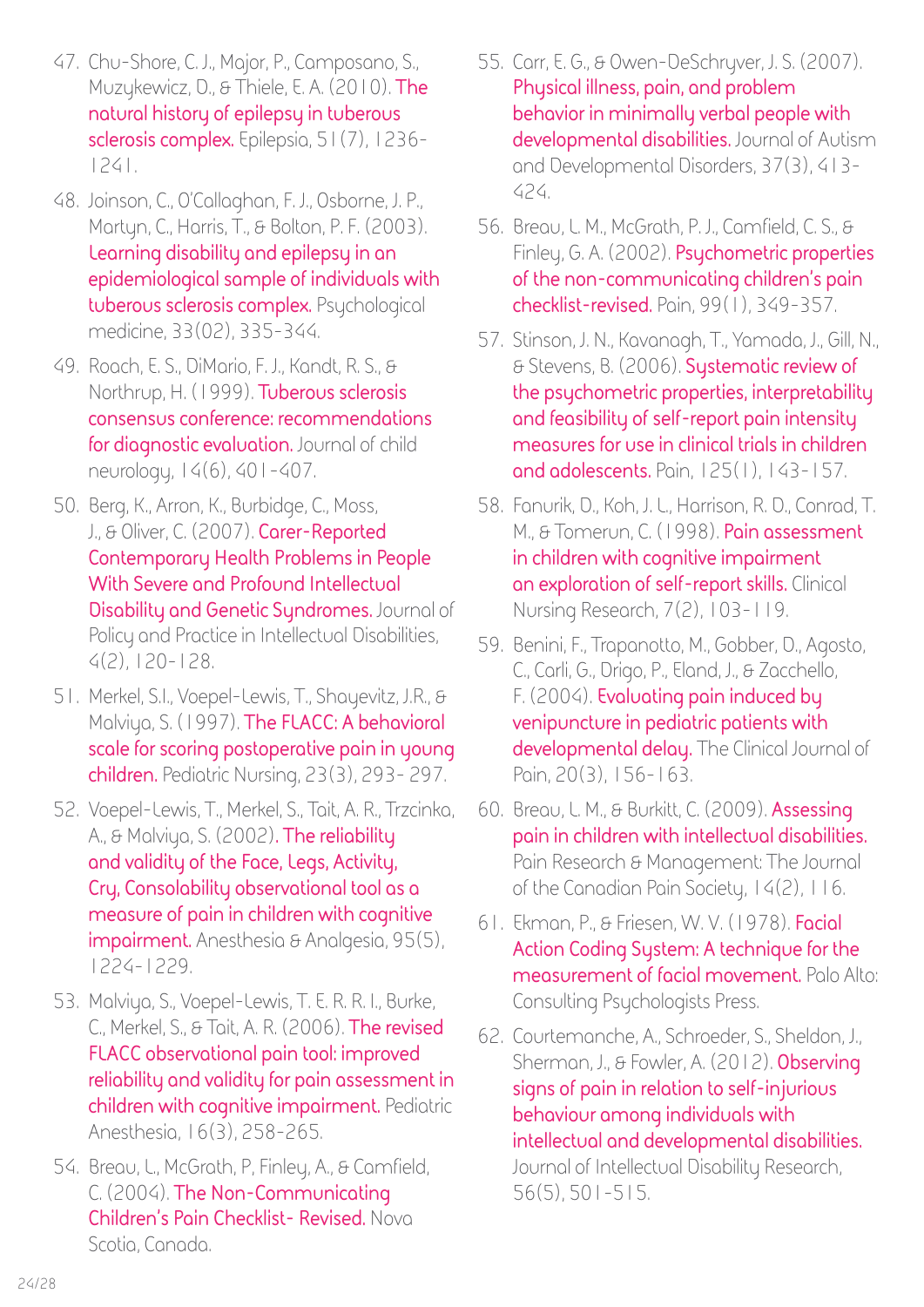- 63. Symons, F. J., & Danov, S. E. (2005). **A prospective clinical analysis of pain behavior and self-injurious behavior.** Pain, 117(3), 473-477.
- 64. Symons, F. J., Harper, V. N., McGrath, P. J., Breau, L. M., & Bodfish, J. W. (2009). **Evidence of increased non-verbal behavioral signs of pain in adults with neurodevelopmental disorders and chronic self-injury.** Research in Developmental Disabilities, 30(3), 521- 528.
- 65. Rojahn, J., Schroeder, S. R., & Hoch, T. A. (2007). **Self-injurious behavior in intellectual disabilities (Vol. 2).** Elsevier.
- 66. Sandman, C.A. (1990/1991). **The opiate hypothesis in autism and selfinjury.** Journal of Child and Adolescent Psychopharmacology 1 (3), 237-248.
- 67. Symons, F. J. (2011). **Self-injurious behavior in neurodevelopmental disorders: relevance of nociceptive and immune mechanisms.**  Neuroscience & Biobehavioral Reviews, 35(5), 1266-1274.
- 68. Symons, F. J., Thompson, A., & Rodriguez, M. C. (2004). **Self-injurious behavior and the efficacy of naltrexone treatment: A quantitative synthesis.** Mental Retardation and Developmental Disabilities Research Reviews, 10(3), 193-200.
- 69. Melzack, R., Wall, P, D. (1965) **Pain Mechanisms: a new theory.** Science, 150, 971-979.
- 70. Melzack, R., Wall, P. D., & Ty, T. C. (1982). **Acute pain in an emergency clinic: latency of onset and descriptor patterns related to**  different injuries. Pain, 14(1), 33-43.
- 71. Woolf, C.J., & Slater, M.W. (2000) **Neuronal plasticity: increasing the gain in pain.**  Science, 288, 1765-1769.
- 72. Peebles, K. A., & Price, T. J. (2012). **Selfinjurious behaviour in intellectual disability syndromes: evidence for aberrant pain signalling as a contributing factor.** Journal of Intellectual Disability Research, 56(5), 441- 452.
- 73. Carr, E. G., & Smith, C. E. (1995). **Biological setting events for self-injury. Mental Retardation and Developmental Disabilities**  Research Reviews, 1(2), 94-98.
- 74. Carr, E. G., Smith, C. E., Giacin, T. A., Whelan, B. M., & Pancari, J. (2003). **Menstrual discomfort as a biological setting event for severe problem behavior: Assessment and intervention.** American Journal on Mental Retardation, 108(2).
- 75. Breau, L.M., Camfield, C., Symons, F.J., Bodfish, J.W., Mackay, A., Finley, G.A., & McGrath, P.J. (2003). **Relation between pain and selfinjurious behavior in nonverbal children with severe cognitive impairments.** The Journal of pediatrics, 142, 498-503.
- 76. Michael, J., & Richardson, A. (2008). **Healthcare for all: the independent inquiry into access to healthcare for people with learning disabilities.** Tizard Learning Disability Review, 13(4), 28-34.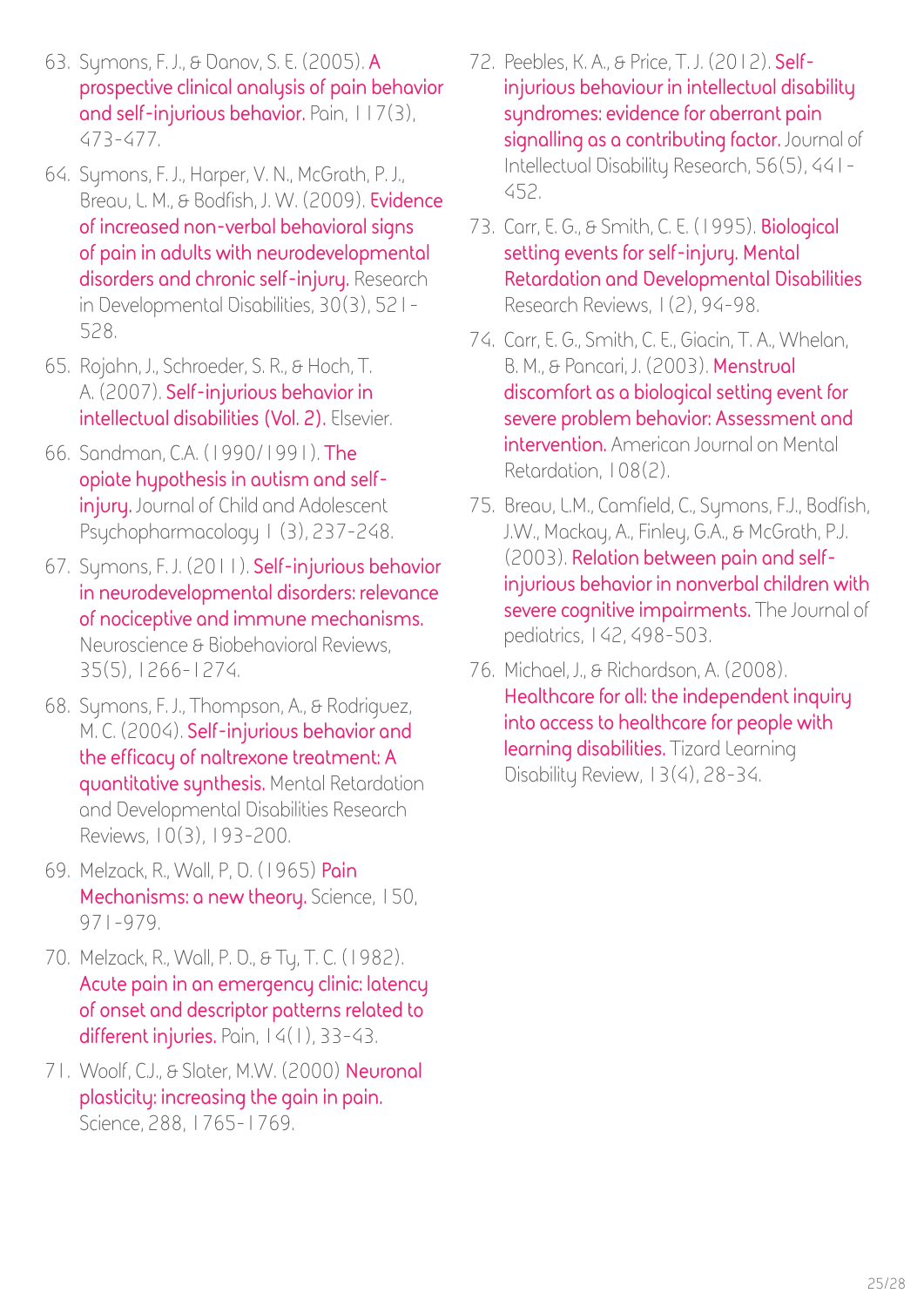#### **About the authors**

#### **Dr. Lucy Wilde, Cerebra Centre for Neurodevelopmental Disorders, School of Psychology, University of Birmingham, Birmingham, UK**

Lucy Wilde is a Postdoctoral Research Fellow at the University of Birmingham, working with Professor Chris Oliver in the Cerebra Centre for Neurodevelopmental Disorders. She completed her PhD on the behavioural and cognitive phenotype of Smith-Magenis syndrome at the University of Birmingham. Her research interests include social functioning in neurodevelopmental disorders, inhibition deficits and emotional control and factors influencing challenging behaviour in people with intellectual disability.

#### **Dr. Kate Eden, University of Bath**

Kate Eden conducted her PhD at the Cerebra Centre for Neurodevelopmental Disorders, under the supervision of Professor Chris Oliver. Her PhD focussed on the association between pain and challenging behaviour in children with intellectual disability. Following completion of her PhD, she continued to work at the Cerebra Centre as a research fellow contributing to an on-going research project collecting longitudinal data from families of children with rare genetic syndromes. She is now completing a doctorate in Clinical Psychology at the University of Bath.

#### **Prof. Chris Oliver, Cerebra Centre for Neurodevelopmental Disorders, School of Psychology, University of Birmingham, Birmingham, UK**

Chris Oliver is Professor of Neurodevelopmental Disorders at the University of Birmingham and director of the Cerebra Centre for Neurodevelopmental Disorders. He trained as a clinical psychologist at Edinburgh University before completing a PhD on self-injurious behaviour in people with intellectual disability at the Institute of Psychiatry, London. He is currently researching early intervention, behaviour disorders in people with severe intellectual disability and autism spectrum disorder, behavioural phenotypes in genetic syndromes and neuropsychological and behavioural assessment for people with severe intellectual disability. He has published over 100 peer reviewed articles in scientific journals, is Editor in Chief for the Journal of Intellectual Disability Research and serves on a number of scientific advisory committees for syndrome support groups. Sadly, he supports Luton Town Football Club.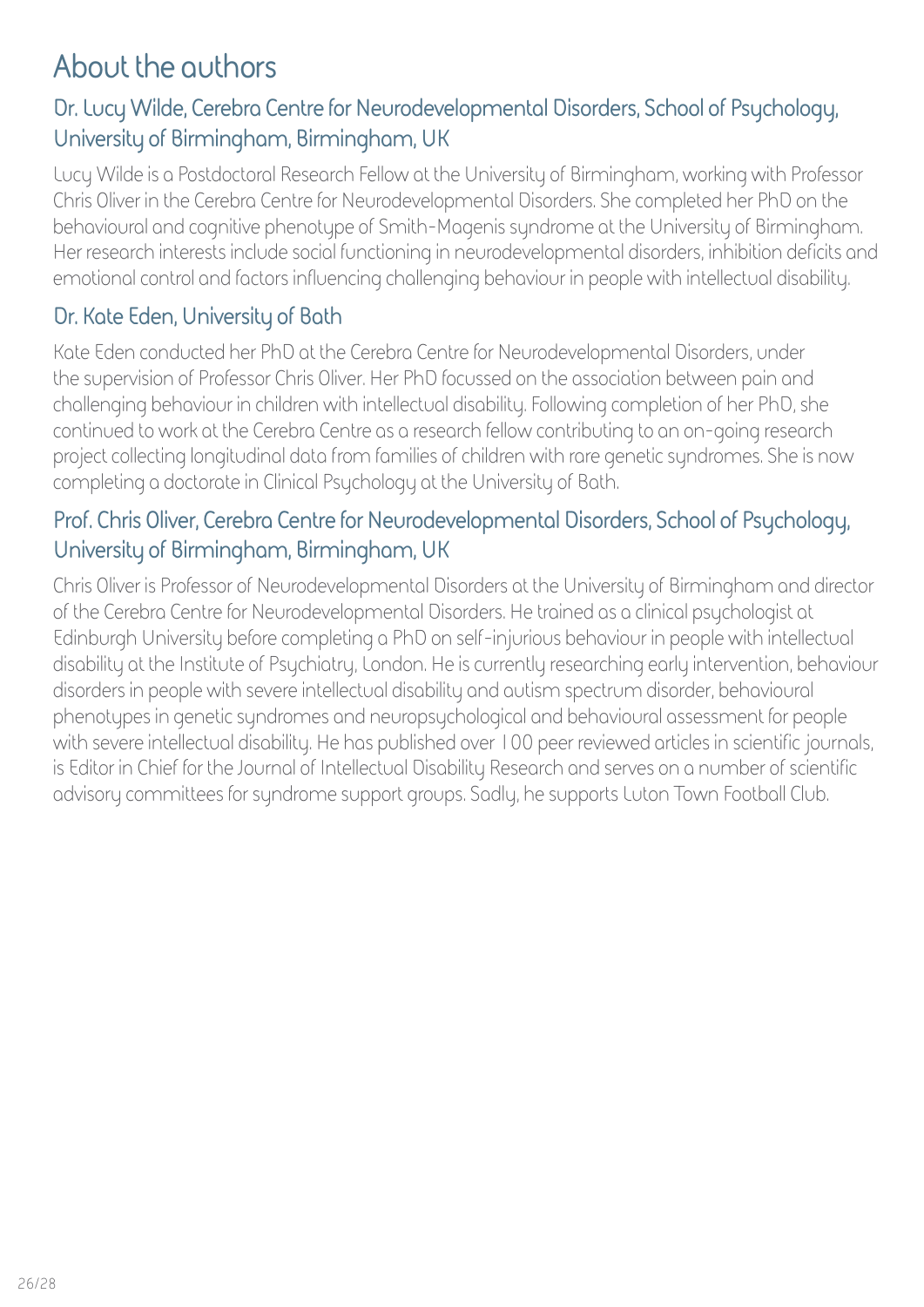#### **About the reviewer**

#### **Dr. Caroline Richards, Cerebra Centre for Neurodevelopmental Disorders, School of Psychology, University of Birmingham, Birmingham, UK**

Caroline Richards is a Research Fellow and Clinical Psychologist at the Cerebra Centre for Neurodevelopmental Disorders, University of Birmingham. She has previously conducted research investigating the prevalence, risk markers and function of self-injurious behaviour in children and adults with autism spectrum disorder. She has additional research interests in the profile of autism spectrum disorder in rare genetic syndromes and is currently conducting research assessing sleep difficulties in children with neurodevelopmental disorders.

The findings of this report are those of the author, not necessarily those of Cerebra.

**First edition:** 2015 **This edition:** 2017 **Review date:** 2018